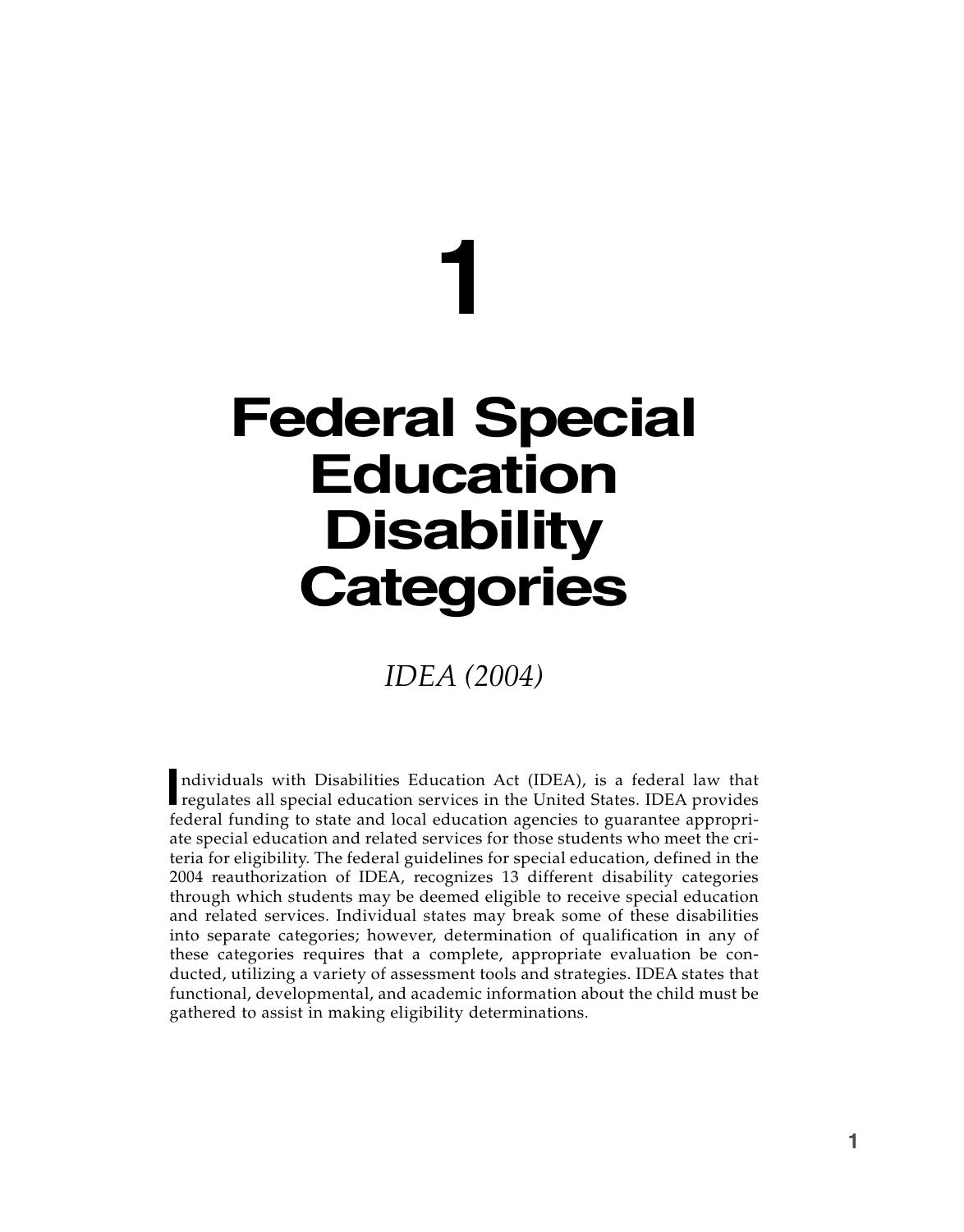# **■ THE 13 QUALIFYING CATEGORIES**

- 1. Autism
- 2. Deaf-Blindness
- 3. Deafness
- 4. Emotional Disturbance
- 5. Hearing Impairment
- 6. Mental Retardation
- 7. Multiple Disabilities
- 8. Orthopedic Impairment
- 9. Other Health Impairment
- 10. Specific Learning Disability
- 11. Speech or Language Impairment
- 12. Traumatic Brain Injury
- 13. Visual Impairment (Including Blindness)

On the following pages, you will find specific definitions of the 13 alphabetically organized disability categories, along with specific examples of possible medical conditions that may fall under each category, useful educational approaches to utilize while working with children who qualify for services in these categories, and teacher resources to guide you in developing further understanding of each category.

## **■ AUTISM**

Autism, also referred to as Autism Spectrum Disorder (ASD) and/or Pervasive Developmental Disorder (PDD), is a developmental disability that affects a child's ability to communicate, understand language, play, and interact with others. Autism is a behavioral syndrome, which means that its definition is based on the pattern of behaviors that a child exhibits. To help better understand the autism spectrum, it should be noted that there are five disorders listed under ASD or PDD in the DSM-IV manual by the American Psychiatric Association (1994). These disorders include Autistic Disorder, Asperger's Disorder, Pervasive Developmental Disorder, Not Otherwise Specified, Rett's Disorder, and Childhood Disintegrative Disorder. All disorders in this category exhibit abnormalities in socialization skills, use of language for communication, and behavior, but each group differs in the severity of the deficits.

Autism is not an illness or a disease and is not contagious. It is a neurological and developmental disability that is presumed to be present from birth and is always apparent before the age of three. Although autism affects the functioning of the brain, the specific cause is unknown. It is widely assumed that there are multiple causes, each of which may manifest in different forms. Children who have any diagnosis which fall in the autism spectrum may qualify to be eligible to receive special education and support services.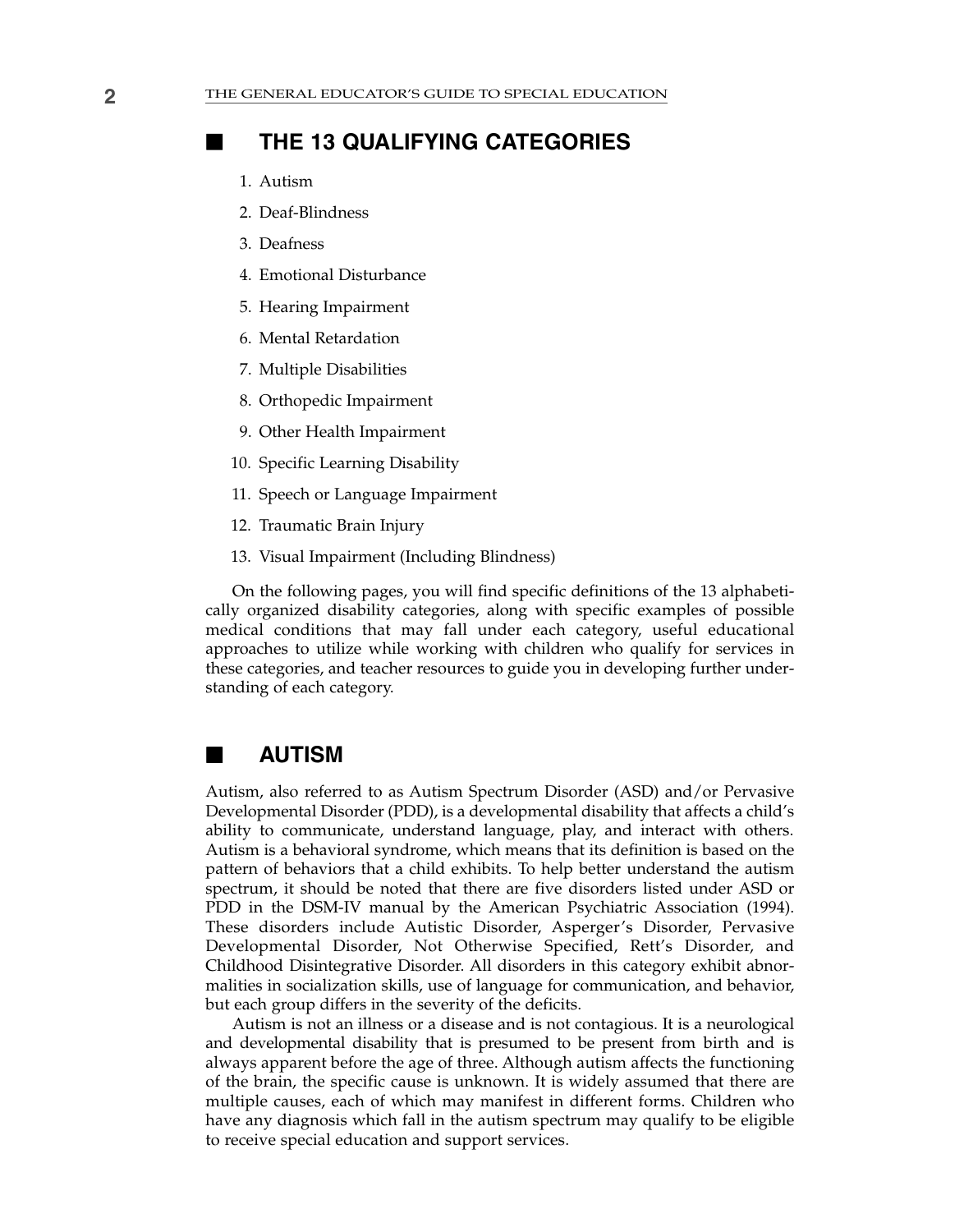## **GENERAL AUTISM**

## **Symptoms of Autism**

As described by Nielsen (2009), autism has many varied symptoms and characteristics. Although not all people with autism manifest every characteristic, the following areas and specific behaviors are typical.

#### *Social Interactions and Relationships*

- Significant difficulty developing nonverbal communication skills
	- Eye-to-eye gazing
	- Facial expressions
	- $\circ$  Body posture
- Failure to establish friendships with children the same age
- Lack of interest in sharing enjoyment, interests, or achievement with other people
- Appearing to be unaware of others
- Lack of empathy
- Difficulty relating to people

## *Verbal and Nonverbal Communication*

- Delay in or lack of learning to talk
- Problem taking steps to start and/or continue a conversation
- Nonspeech vocalizations

- Grunting - Humming

• Stereotyped and repetitive use of language

- Echolalia - Repeated what one has heard again and again

• Difficulty understanding listener's perspective

- Does not understand humor

- Takes conversation literally (communicates word for word)
- Fails to catch implied meaning

## *Activities and Play*

- An unusual focus on pieces (e.g., focus on the wheels on the toy car rather than on the entire car)
- Using toys and objects in an unconventional manner
- Preoccupation with certain topics
	- Fascination with train schedules
	- Weather patterns
	- Numbers
- A need for sameness and routines.

- Insists that environment and routine remain unchanged - Insists on driving the same route to school everyday

- Stereotyped behaviors
	- Body rocking
	- Hand flapping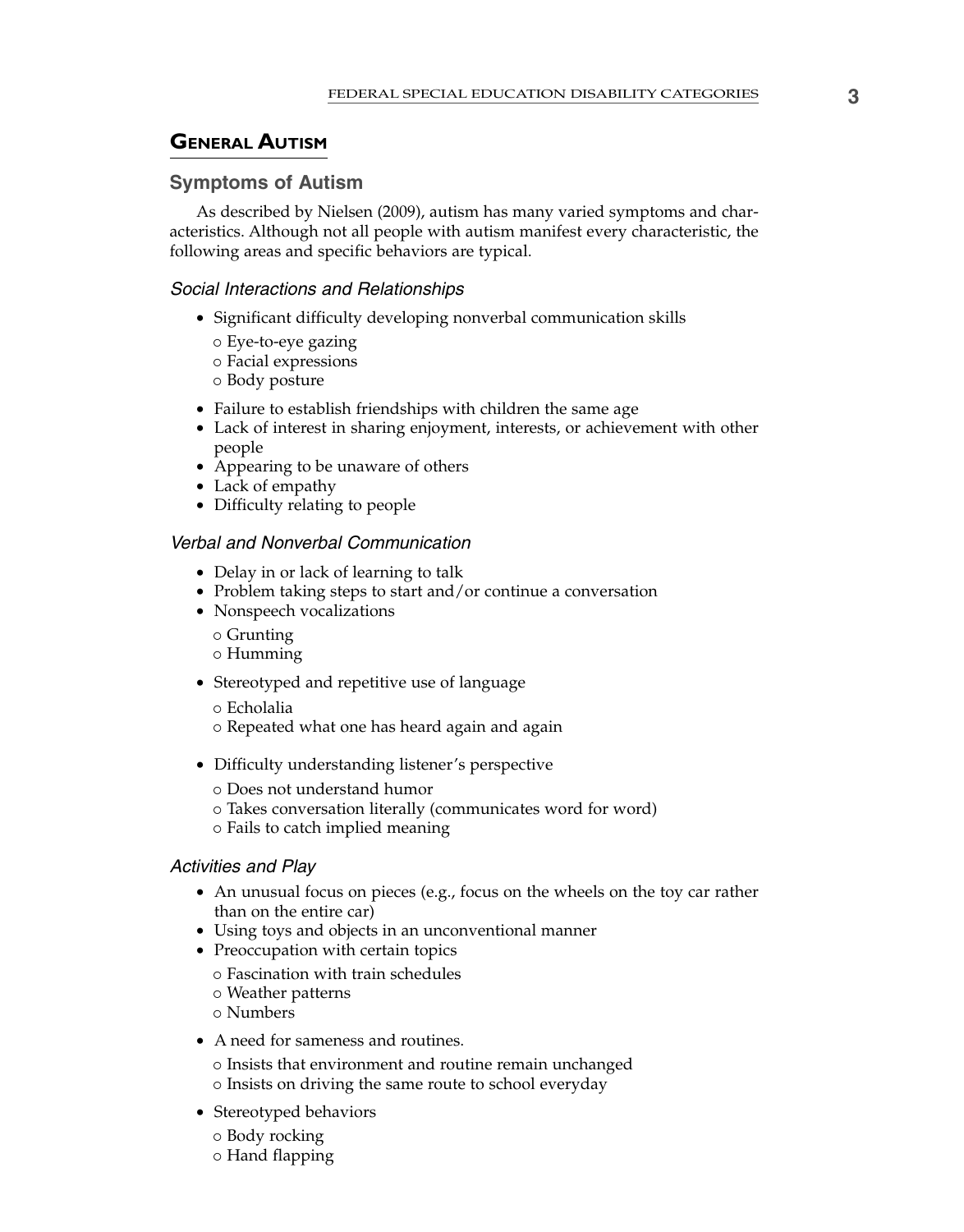- Self-stimulatory behavior
- Self-injurious behavior (head banging)
- Preoccupation with hands

## **Treatment Options for Autism**

According to the Autism Speaks Web site (2008), there is no single treatment protocol for all children with autism; however, most individuals respond best to highly structured behavioral programs. Brief statements of the most commonly used behavior programs include the following aspects.

#### *Applied Behavior Analysis (ABA)*

The use of positive reinforcement and other principles are used to build communication, play, social, academic, self-care, work, and community living skills and to reduce problem behaviors in learners with autism of all ages. The final goal of ABA intervention is to enable the child to function independently and successfully in a variety of settings.

#### *Verbal Behavior Intervention*

The verbal behavior approach focuses on teaching specific components of expressing language (mands, tact, intraverbals, and others). This approach begins with mand training, which teaches a child to request desired items, activities, and information—teaching the child that "words" are valuable and lead them to getting their wants and needs met.

#### *Floortime*

Developed by child psychiatrist Stanley Greenspan, Floortime is a treatment method and a philosophy for interacting with autistic children. The goal and purpose for this strategy is to move the child through the six basic developmental milestones in emotional and intellectual growth. Those six include (1) self-regulation and interest in the world, (2) intimacy, (3) two-way communication, (4) complex communication, (5) emotional ideas, and (6) emotional thinking. The intervention is called *Floortime* because those working with the child get down on the floor to engage with the child at his or her level.

#### *Gluten Free, Casein Free Diet (GFCF)*

This is a very popular dietary intervention that consists of the removal of gluten (a protein found in barley, rye, oats, and wheat) and casein (a protein found in dairy products). This theory is based on the hypothesis that these proteins are absorbed differently in children with autism spectrum disorder. There is no scientifically based research indicating the effectiveness of this intervention; however, families report that dietary elimination of gluten and casein has helped to regulate bowel habits, sleep, activity, habitual behaviors, and enhance overall progress in their child.

#### *Occupational Therapy*

The focus of utilizing occupational therapy as treatment for children with autism is to maintain, improve, or introduce skills that allow an individual to participate as independently as possible in meaningful life activities. Coping skills, fine motor skills, play skills, self-help skills, and socialization are all targeted areas that can be addressed in this setting.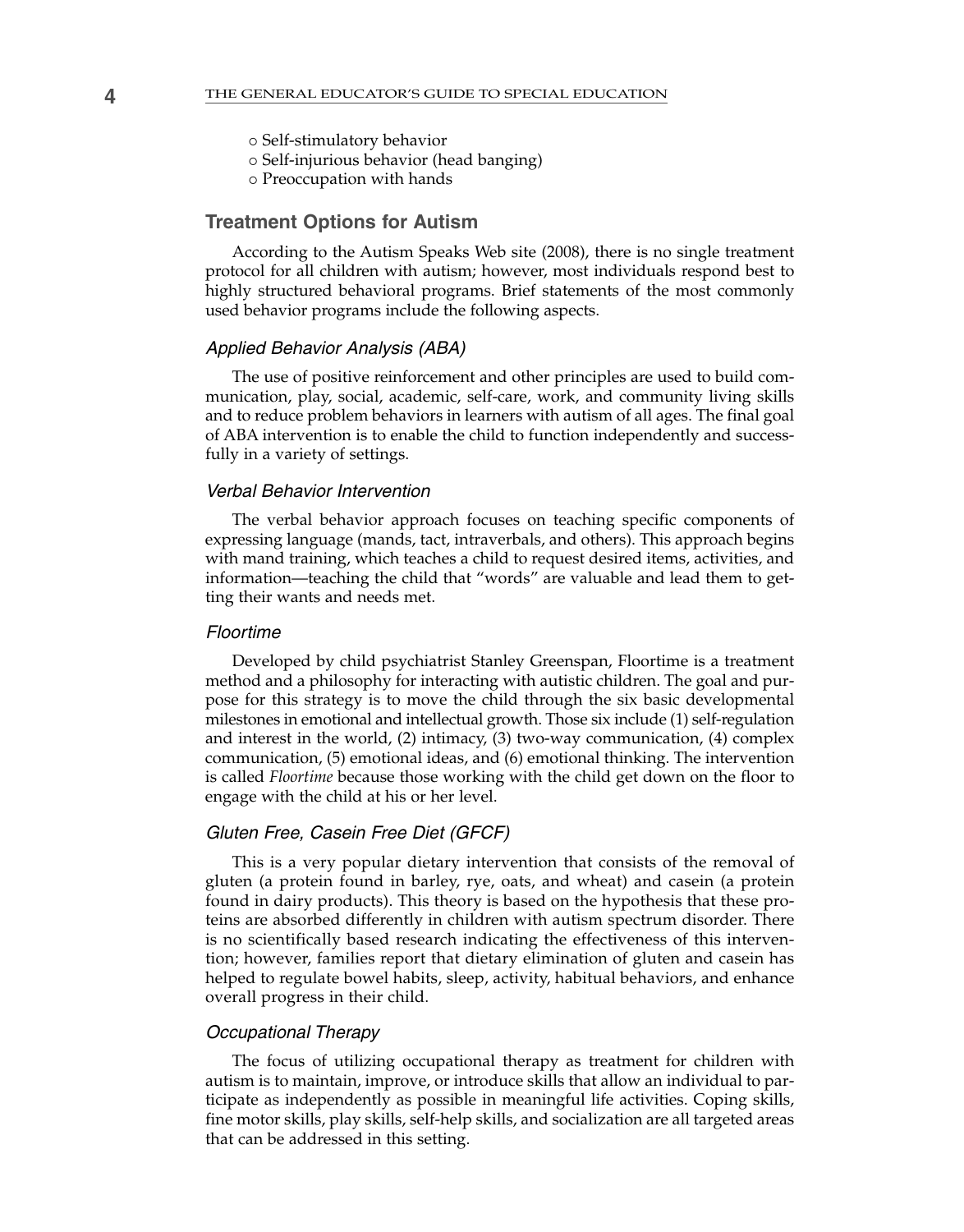## *Picture Exchange Communication System (PECS)*

PECS is a type of augmentative and alternative communication technique where individuals with little or no verbal ability learn to communicate using picture cards. Children use the pictures to "vocalize" a desire, observation, or feeling. Many children with autism learn visually, and therefore, this type of communication technique has been shown to be effective at improving independent communication skills. A formalized training program is offered to ensure the best utilization of the program (Bondy & Frost, 2002).

Note: More information regarding PECS, the Pyramid Approach to Education, or Pyramid Educational Consultants Inc. is available on www.pecs.com.

#### *Relationship Development Intervention (RDI)*

This intervention is based on the work of psychologist Steven Gutstein and focuses on improving the long-term quality of life for all individuals on the spectrum. It is a parent-based treatment that focuses on the core problems of gaining friendships, feeling empathy, expressing love, and being able to share experiences with others (Gutstein & Sheely, 2002).

Note: Further information regarding RDI is available on www.rdiconnect.com.

## *The SCERTS Model*

The SCERTS model is a comprehensive, team-based, multidisciplinary model for enhancing abilities in social communication and emotional regulation and implementing transactional supports for children with autism. This model is mostly concerned with helping persons with autism to achieve "authentic progress," which is defined as the ability to learn and apply functional skills in a variety of settings and with a variety of partners (Prizant, Wetherby, Rubin, Rydell, & Laurent, 2006).

Note: For further information, see www.scerts.com.

#### *Sensory Integration Therapy*

This intervention involves the process through which the brain organizes and interprets external stimuli such as movement, touch, smell, sight, and sound. It is often common for children with autism to exhibit symptoms of Sensory Integration Dysfunction (SID), making it difficult to process information brought in through the senses. Children can have mild, moderate, or severe SID deficits, manifesting in either increased or decreased sensitivity to sound, touch, and movement. The goal of sensory integration therapy is to facilitate the development of the nervous system's ability to process sensory input in a more typical way. When successful, this has been known to improve attention, concentration, listening, comprehension, balance, coordination, and impulsivity control in some children.

Note: For additional information, see www.sensorynation.com.

#### *Speech Therapy*

The communication difficulties of children with autism vary depending on the intellectual and social development of the individual. Some children are unable to speak, whereas others have well-developed vocabularies and can speak at length on topics that interest them.Although some children have little difficulty with pronouncing words, most children with autism have difficulty effectively using language.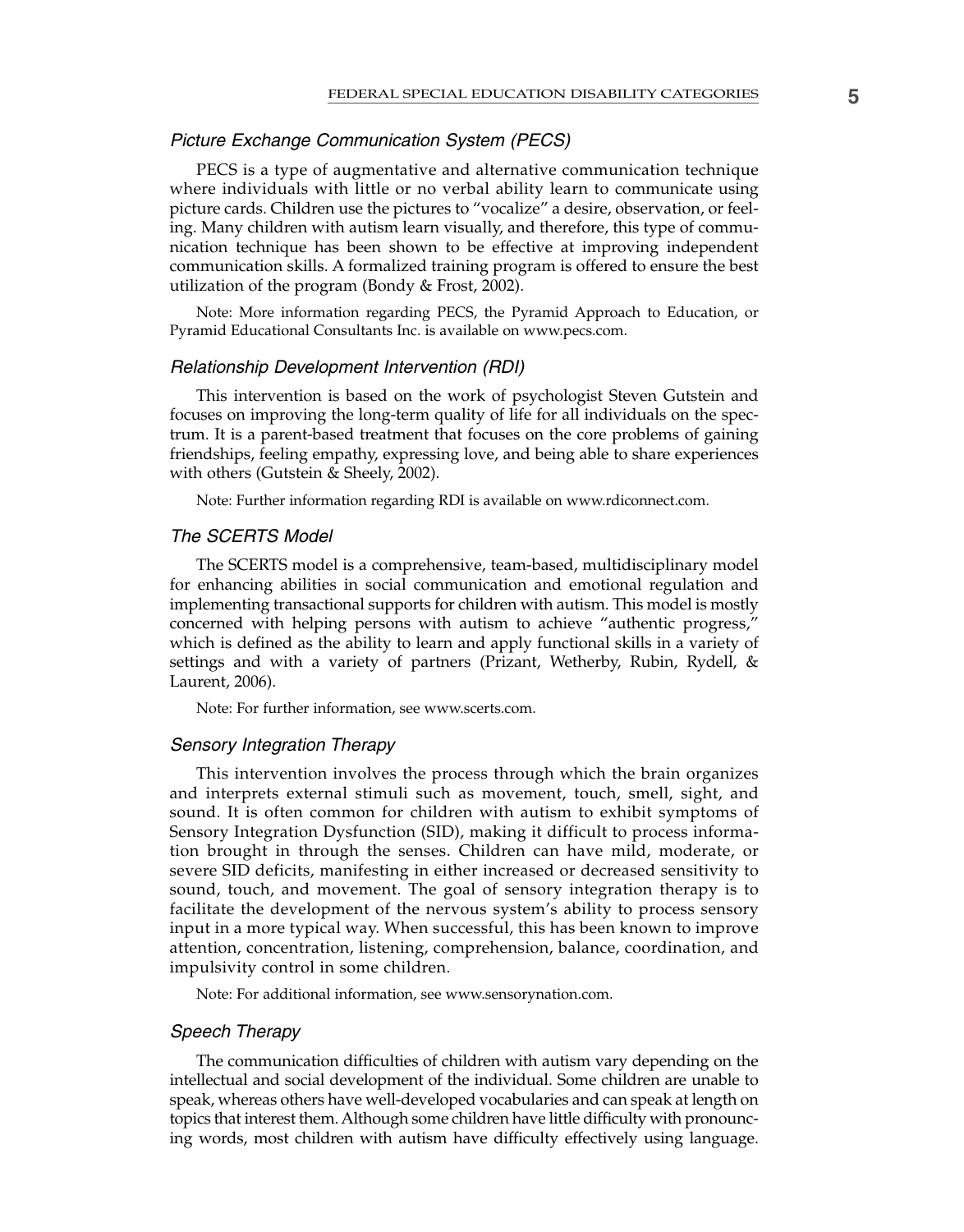Children with autism frequently exhibit difficulties in the pragmatic use of language such as knowing what to say, how and when to say it, and how to use language to socially interact in an acceptable way with others. Many children with autism will repeat verbatim what they have heard (echolalia) or repeat irrelevant scripts they have memorized. Others will speak in a high pitched voice or use robotic sounding speech.

## **Educational Strategies and Approaches for Teaching Students With Autism**

- Directions should be given one at a time.
- Avoid giving repetition of the directions.
- Break instructions down into smaller chunks.
- Confer with other support teachers.
- Provide positive behavior management opportunities.
- Provide clear expectations and rules.
- Use concrete, tangible visual aids (e.g., pictures and charts).
- Encourage the use of talent areas and provide additional learning opportunities in these areas.
- Practice functional real life skills (e.g., use real money rather than play money when learning to count money).
- Use real places when learning about acceptable public behavior.
- Use field trips to provide concrete learning experiences.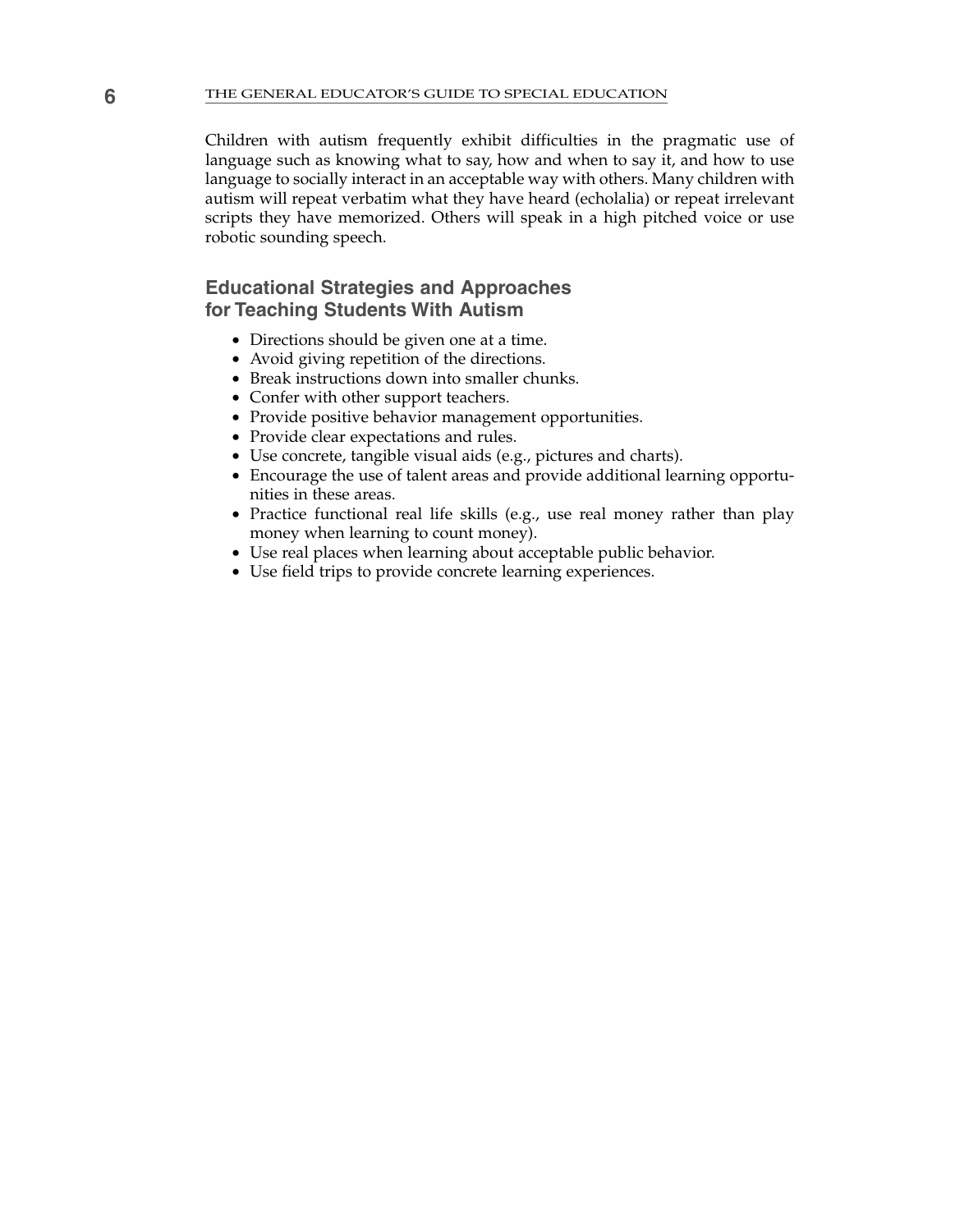## **Web Sites**

Autism Research Institute: www.autism.com

Autism Society of America: www.autism-society.org

#### **Resource Books**

**Title:** *1001 Great Ideas for Teaching and Raising Children With Autism Spectrum Disorder*

**Authors:** Veronica Zysk and Ellen Notbohm

**Publisher:** Future Horizons, 2004

**Story Profile:** This resource offers pages and pages of immediately ready solutions that have worked for thousands of children with autism spectrum disorder struggling with social, sensory, behavioral, and self-care issues, plus many more.

**Title:** *Autism Spectrum Disorders*

**Author:** Richard Simpson

**Publisher:** Paul Brookes Publishing Company, 2005

**Story Profile:** Autism Spectrum Disorders (ASD) was developed to respond directly to the difficulty school professionals and families face in selecting and applying appropriate interventions and treatments for the children in their care.

**Title:***Demystifying Autism Spectrum Disorders—A Guide to Diagnosis for Parents and Professionals*

**Author:** Carolyn Thorwarth Burey

**Publisher:** Woodbine House, 2004

**Story Profile:** This guide for parents, educators, and caregivers describes the five types of autism that fall under the ASD umbrella, spells out the distinctions among them, demystifies the technical jargon, and provides an overview of treatment.

**Title:** *Ten Things Every Child With Autism Wishes You Knew*

**Author**: Ellen Notbohm

**Publisher:** Future Horizons, 2005

**Story Profile**: Framed with both humor and compassion, this book defines, from a child's perspective, the top ten characteristics that illuminate the minds and hearts of children with autism.

**Title:** *"You're Going to Love This Kid!"Teaching Students With Autism in the Inclusive Classroom*

**Author:** Paula Kluth

**Publisher:** Paul Brookes Publishing Company, 2004

**Story Profile:** This is a strategy-filled guidebook for including students with autism in both primary and secondary school classrooms. The publication demonstrates how educators can adapt their own classrooms to support student participation, school routines, social activities, and more.

*(Continued)*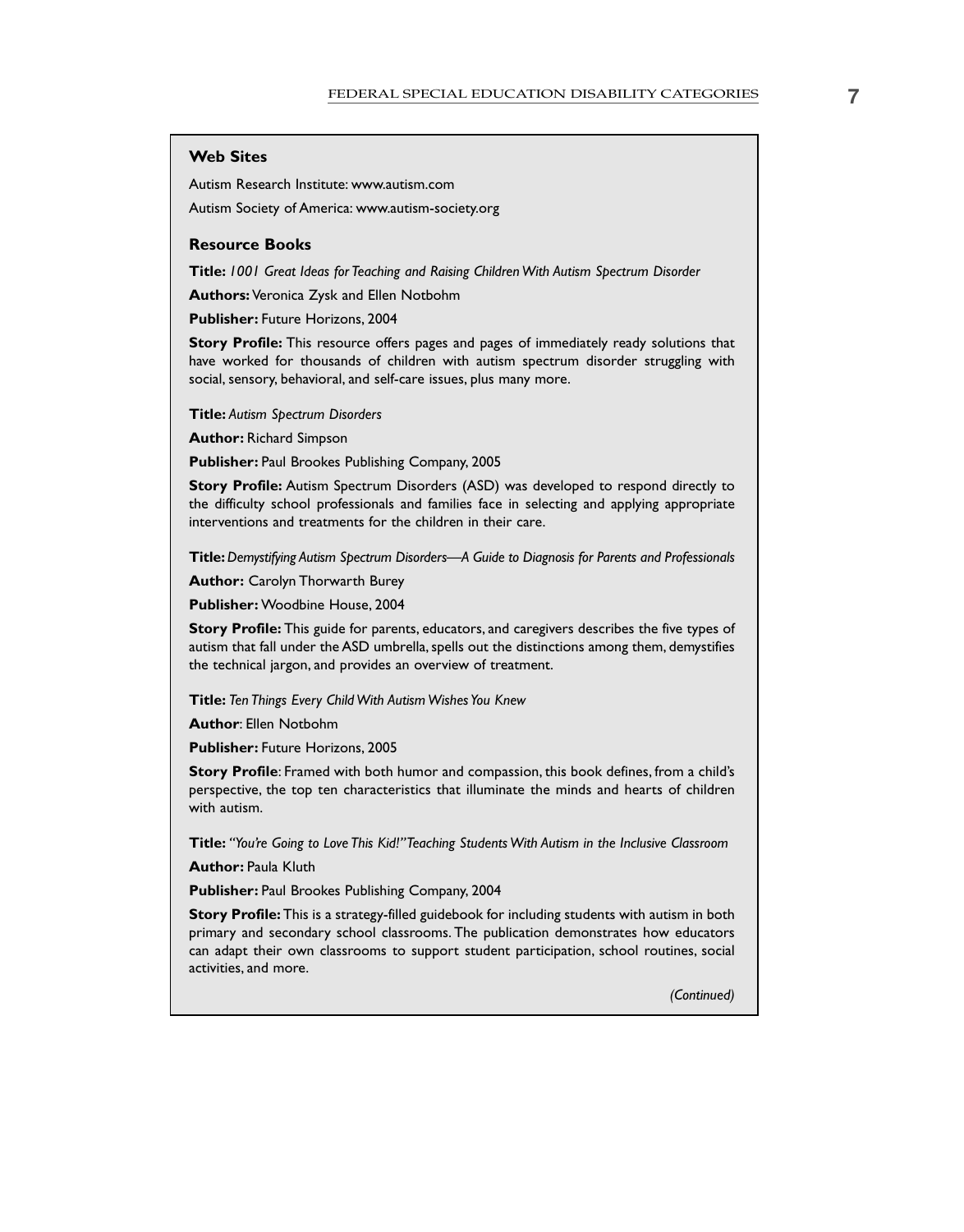#### (Continued)

#### **Children's Resources**

**Title:** *Andy and His Yellow Frisbee*

**Author:** Mary Thompson

**Publisher:** Woodbine House, 1996

**Story Profile:** This book tells the story of a new girl at school who tried to befriend Andy, an autistic boy who spends every recess by himself.

**Title:** *The Autism Acceptance Book: Being a Friend to Someone With Autism*

**Author:** Ellen Sabin

**Publisher:** Watering Can Press, 2006

**Story Profile:** An interactive, educational, and character building book that introduces children to the challenges of living with autism. It uses informative narrative and engaging activities that invite children to "walk inside someone else's shoes" as they learn to treat others in the same ways they would like to be treated themselves.

**Title:** *Mori's Story:A Book About a Boy With Autism*

**Author:** Zachary Gartenber

**Illustrator:** Jerry Gay

**Publisher:** The Lerner Publishing Group, 1998

**Story Profile:** A young boy discusses his home life and schooling with his autistic brother, Mori. He discusses how his family learned that Mori was autistic, the kinds of treatment Mori receives, and how it affects all of their lives.

**Title:** *My Brother Sammy*

**Author:** Becky Edwards

**Publisher:** Millbrook Press, 1999

**Story Profile**:This book's narrator longs for a brother who can talk to him, build towers with him, and join his friends at play. His autistic brother, Sammy, mimics his speech, knocks down his building blocks, and lies alone on the grass staring at the leaves on trees.As the older boy tries doing and seeing things Sammy's way, a special relationship develops between them.

**Title:** *Since We're Friends:An Autism Picture Book*

**Author:** Celeste Shally

**Illustrator:** David Harrington

**Publisher:** Awaken Specialty Press, 2007

**Story Profile:** Children with autism struggle to make friends and find it very difficult to interact appropriately in social situations. In this book, one child makes a significant impact in the life of a child with autism by offering compassion, understanding, and friendship.

# **ASPERGER SYNDROME (ASPERGER DISORDER)**

Asperger syndrome (AS) refers to the mildest and highest functioning on the spectrum and is characterized by higher cognitive abilities ranging from average to superior intelligence. There are many similar characteristics that can be seen between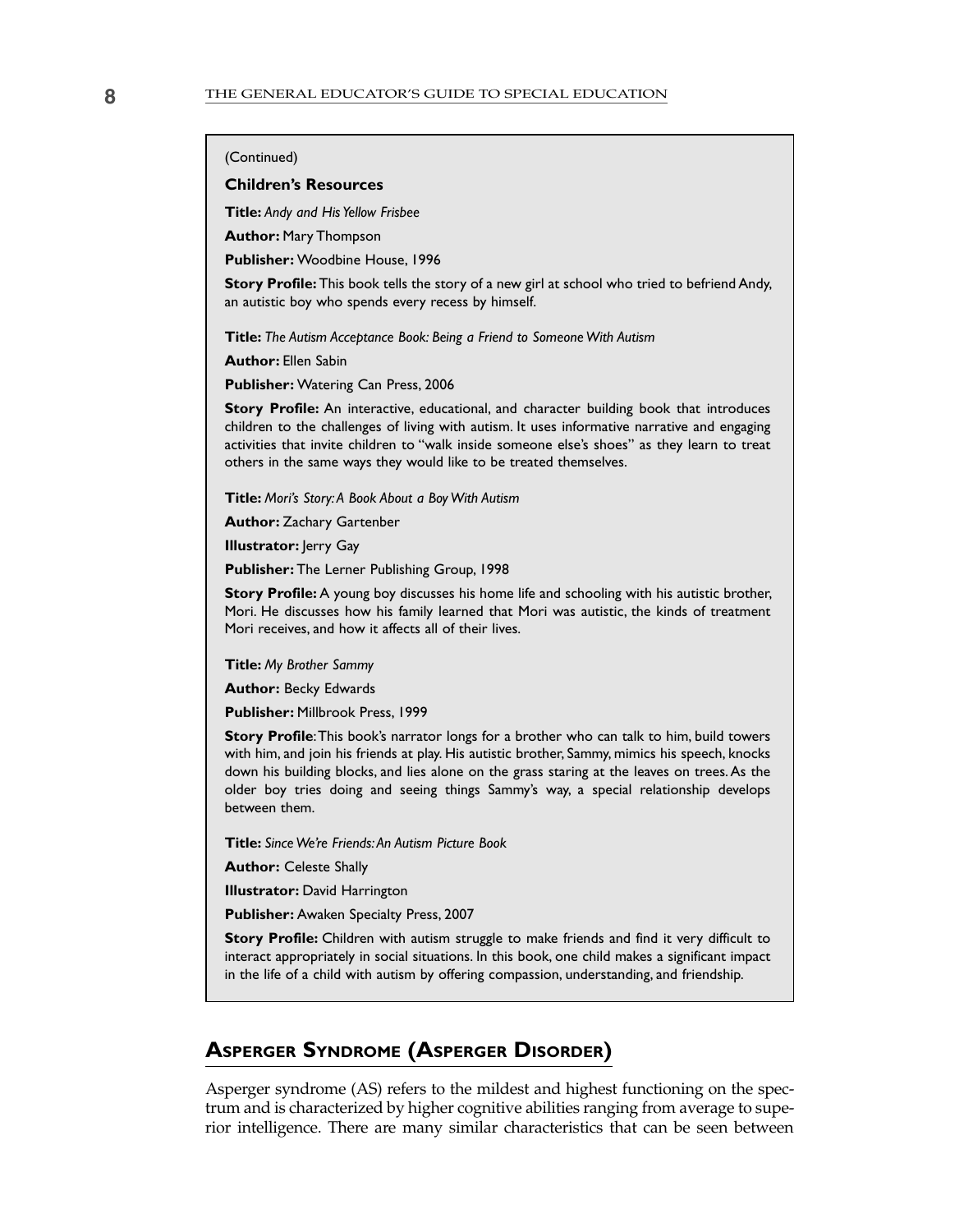Asperger syndrome and autism, but the characteristics differ in the degree of severity and overall ability of the child. Nielsen (2009) explains that children with Asperger syndrome have a higher verbal IQ than performance IQ, which is opposite for children with autism who have a higher performance IQ than verbal IQ. Children with Asperger syndrome can also be found to have more normal language ability than children with autism, and the onset of Asperger is generally later than the onset of autism. Asperger, just like autism, is characterized by deficits in social and communication skills; however, the deficits are to a lesser severity with Asperger syndrome, and the long-term outlook for these children is more positive as well.

## **Symptoms of Asperger Syndrome**

Nielsen (2009) also describes the work of Christopher Gillberg, a Swedish physician who expanded the list of characteristics to better diagnose a child with Asperger syndrome. According to Gillberg's list, all of the following six criteria must be met before a child is diagnosed with Asperger syndrome.

- Severe impairment in reciprocal social interaction
	- Inability to interact with peers
	- Lack of desire to interact with peers
	- Lack of appreciation of social cues
	- Socially and emotionally inappropriate behavior
- All-absorbing narrow interest
	- Exclusion of other activities
	- Repetitive adherence
	- More rote than meaning
- Imposition of routines and interests
	- On self, in aspects of life  $\circ$  On others
- Speech and language problems
	- Delayed development
	- Superficially perfect expressive language
	- Formal, pedantic language
	- Odd prosody, peculiar voice characteristics
	- Impairment of comprehension, including misinterpretations of literal/ implied meanings
- Nonverbal communication problems
	- Limited use of gestures
	- Clumsy, gauche body language
	- Limited facial expression
	- Inappropriate expression
	- Peculiar, stiff gaze
- Motor clumsiness

- Poor performance on neurodevelopmental examination

## **Treatment of Asperger Syndrome**

There is no cure for Asperger syndrome; however, children with Asperger's will benefit from psychosocial and psychopharmacological interventions. The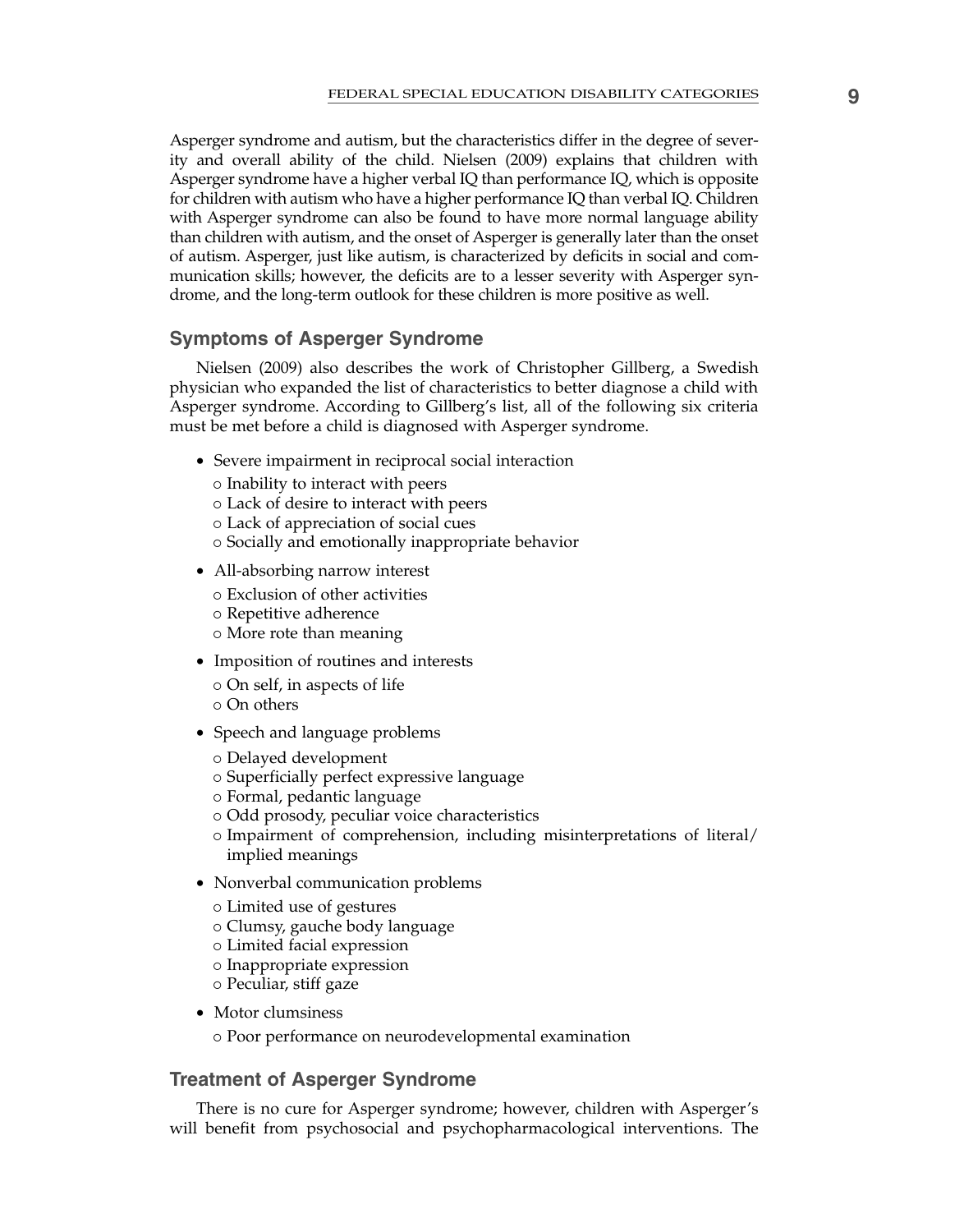medications used are to help reduce the symptoms that accompany Asperger. The Autism Society has provided the following intervention opportunities.

## *Psychosocial Interventions*

- Individual therapy to help the individual process the feelings aroused by being socially handicapped
- Parent education and training
- Behavioral modification
- Social skills training
- Educational interventions

## *Psychopharmacological (Medications)*

- Stimulants—to assist hyperactivity, inattention, and impulsivity
- Mood stabilizers—to assist irritability and aggression
- Selective Serotonin Reuptake Inhibitor (SSRIs)—to assist preoccupations, rituals, compulsions, and anxiety

## **Educational Strategies for Asperger Syndrome**

## *Assist the Student in Developing Communication Skills*

- Have patience.
- Listen to all attempts made by the student.
- Allow extended time for processing after a questions has been asked to the student; refrain from rephrasing the question or interrupting.
- Accept the child's language pattern and word choice; refrain from correcting the child's speech.
- Continually model appropriate and correct format of speech.
- In conversation, listen for message behind the words and *not* how the message was conveyed. Ignore peculiarities in the volume of speech, intonation, and inflection of the child's voice.
- Encourage continued communication through positive and accepting responses.
- Be concise, concrete, and specific with the language that you use.
- Avoid using vague terms such as *maybe*, *later*, or *perhaps*.
- Specifically state questions (e.g., "Why did you get out of your chair?" rather than, "Why did you do that?").
- Specifically state requests (e.g., "Please sit with all four legs of your chair on the floor," rather than, "Please don't do that.").

## *Provide a Well-Structured, Consistent Environment*

- Have a seating plan in place.
- Post the class schedule either in the classroom, or if the student with AS is different than the rest of the class, post the schedule on the student's desk or notebook planner.
- Post classroom rules either in the classroom, or if the student with AS is different than the rest of the class, post the rules on the student's desk or notebook planner.
- Inform the student if a change is coming in the seating plan or class schedule.
- Provide prior notification for any change in the normal school day, such as special events, vacation dates, lyceums, or days when a substitute teacher may be in the classroom.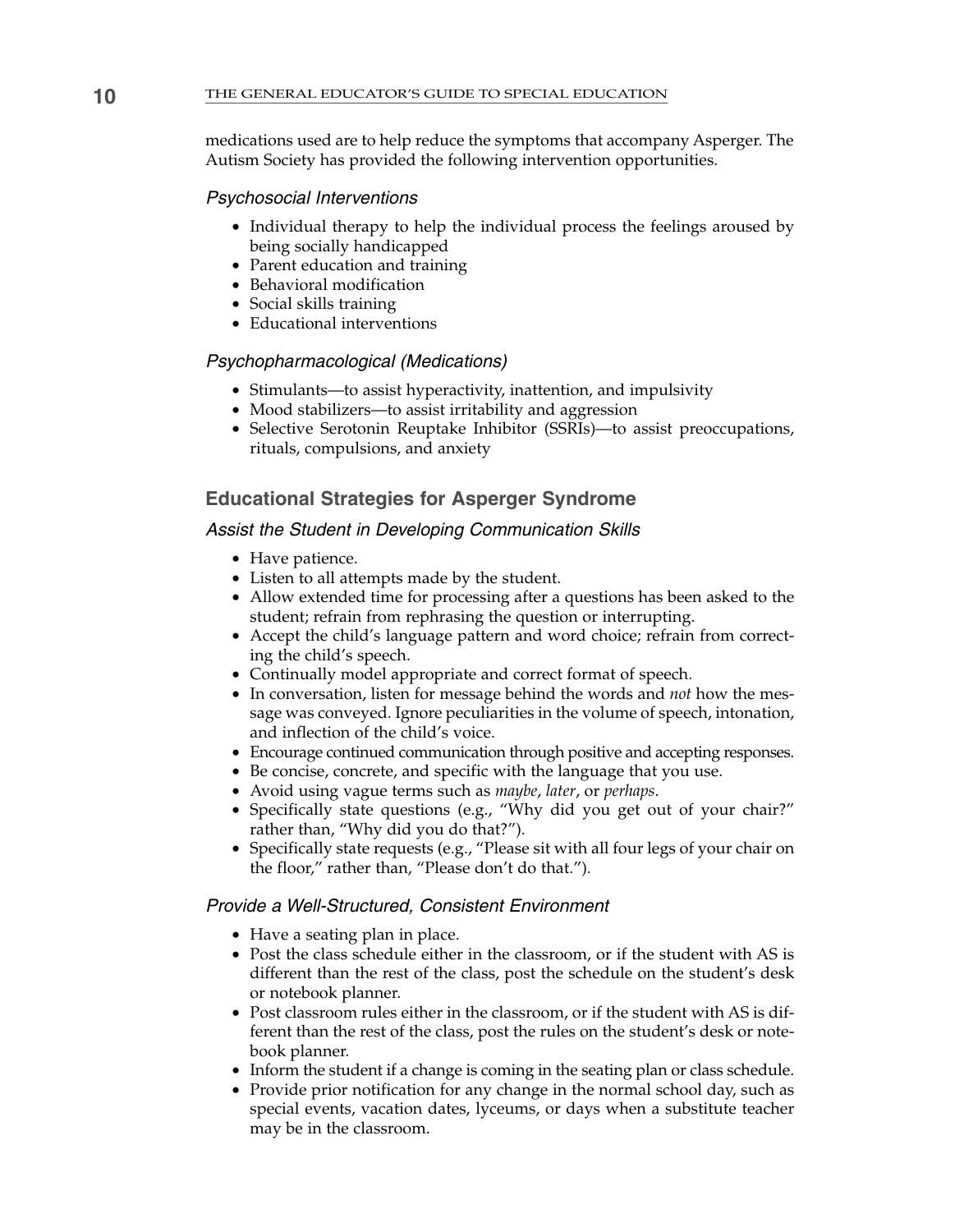## *Promote Self-Confidence*

- Encourage students to assist other students in academic areas.
- Highlight students' areas of strengths in cooperative learning situations; in return, foster respect among the peer group.

## *Other Accommodations Inside the Classroom*

- Present assignments visually and verbally.
- Provide copies of teacher notes.
- Tape record the lecture.
- Provide headphones or earplugs in the classroom to reduce noises.
- Allow homework to be typed rather than handwritten.
- Allow students to tape record answers to written examinations.

#### **Web Sites**

ASPEN Society of America, Inc.Asperger Syndrome Education Network: www.asperger.org

Asperger's Disorder Homepage: www.aspergers.com

Collection or resources pertaining to Asperger syndrome: www.udel.edu/bkirby/asperger

#### **Resources**

**Title:** *School Success for KidsWith Asperger Syndrome: A Practical Guide for Parents andTeachers*

**Authors:** Stephan Silverman and Rich Weinfeld

**Publisher:** Prufrock Press, 2007

**Story Profile**: Kids with Asperger syndrome have average to above-average intelligence; however, they often have obsessive interests, are socially awkward, and do not understand the subtleties of language and conversation.With concentrated effort on the part of parents and educators, these children can begin to overcome the difficulties of this disorder and find success in school and life.

**Title:** *Freaks, Geeks, and Asperger Syndrome:A User's Guide to Adolescence*

**Author:** Luke Jackson

**Publisher:** Jessica Kingsley, 2002

**Story Profile**: Luke Jackson is 13 years old and has Asperger syndrome. Over the years, Luke has learned to laugh at such names that he has been called such as "freak" or "geek." Adolescence and the teenage years are a minefield of emotions, transitions, and decisions, and when that is coupled with Asperger syndrome, the results can be explosive. Luke wrote this enlightening, honest, and witty book in an attempt to address difficult topics such as bullying, friendships, when and how to tell others about AS, school problems, dating, relationships, and morality.

**Title:** *Asperger Syndrome and the Elementary School Experience: Practical Solutions for Academic and Social Difficulties*

**Author:** Susan Thompson Moore

**Publisher:** Autism Asperger Publishing Company, 2002

**Story Profile:** A great resource and guide for a classroom teacher that fully incorporates all needed information to assist kids with Asperger syndrome to be successful in the general education classroom.

*(Continued)*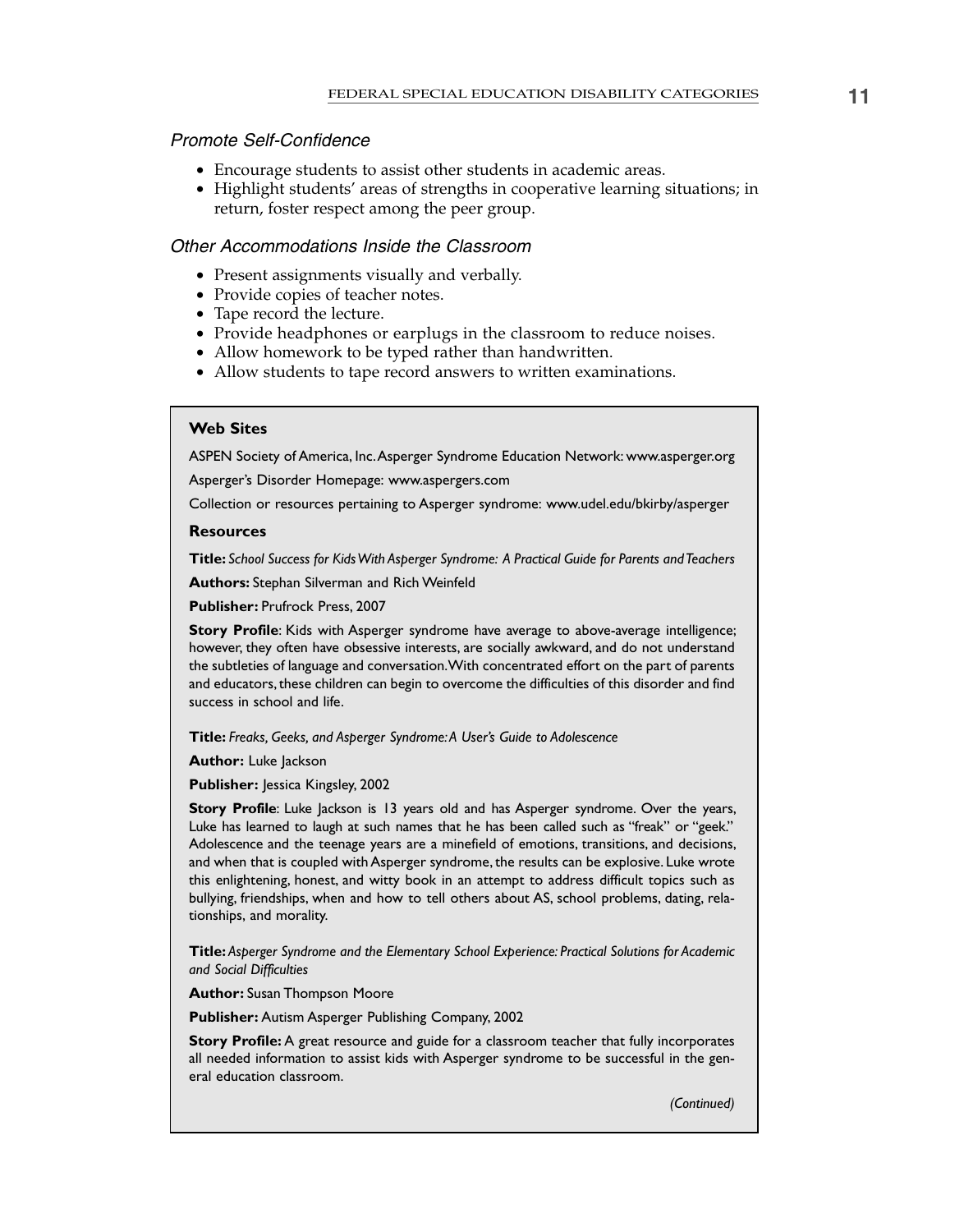## (Continued)

#### **Children's Resources**

**Title:** *Can I Tell You About Asperger Syndrome? A Guide for Family and Friends*

**Author: Jude Welton** 

**Illustrator:** Jane Telford

**Publisher:** Jessica Kingsley Publishers, 2002

**Story Profile:** In this book,Adam helps children understand the difficulties faced by a child with AS; he tells them what AS is, what it feels like to have AS, and how readers can help children withAS by understanding their differences and appreciating their many talents.This book serves as an excellent starting point for family and classroom discussions.

**Title:** *Different Like Me: My Book of Autism Heroes*

**Author:** Jennifer Elder

**Illustrator:** Marc,Thomas

**Publisher:** Jessica Kingsly Publishing, 2005

**Story Profile:** This book, told from the perspective of a young boy named Quinn, describes the achievement and characteristics of the lives of autism heroes, both famous and historical, who found it difficult to fit into society. From Albert Einstein, Dian Fossey, and Wassily Kandinsky to Lewis Carroll, Benjamin Banneker, and Julia Bowman Robinson, among others. All excelled in different fields but are united by the fact that they often found it difficult to fit in—just like Quinn.

**Title:** *I Am Utterly Unique: Celebrating the Strengths of Children With Asperger Syndrome and High-Functioning Autism*

**Authors:** Elaine Larson and Vivian Strand

**Publisher:** Autism Asperger Publishing Company, 2006

**Story Profile:** The ABCs of Asperger syndrome and autism. Using the alphabet, the authors find 26 unique traits shared by many children who have Asperger syndrome or high-functioning autism.

# **PERVASIVE DEVELOPMENTAL DISORDER, NOT OTHERWISE SPECIFIED (PDD-NOS)**

According to the National Dissemination Center for Children with Disabilities (NICHCY) fact sheet 20, (2003), PDD-NOS has been referred to as a "milder" form of autism where some but not all features of autism are identified. PDD-NOS is often called simply "PDD"; however, the term PDD refers to the umbrella under which the various diagnoses fall—PDD-NOS being one diagnosis that falls under the PDD umbrella. There are no set patterns or symptoms and signs in children with PDD-NOS, and there is a very wide range of diversity seen in children with PDD-NOS. The diagnosis of PDD-NOS should be used when a child exhibits a severe and pervasive impairment in the development of social interaction or verbal and nonverbal communication skills, but when not all criteria are met for a specific PDD.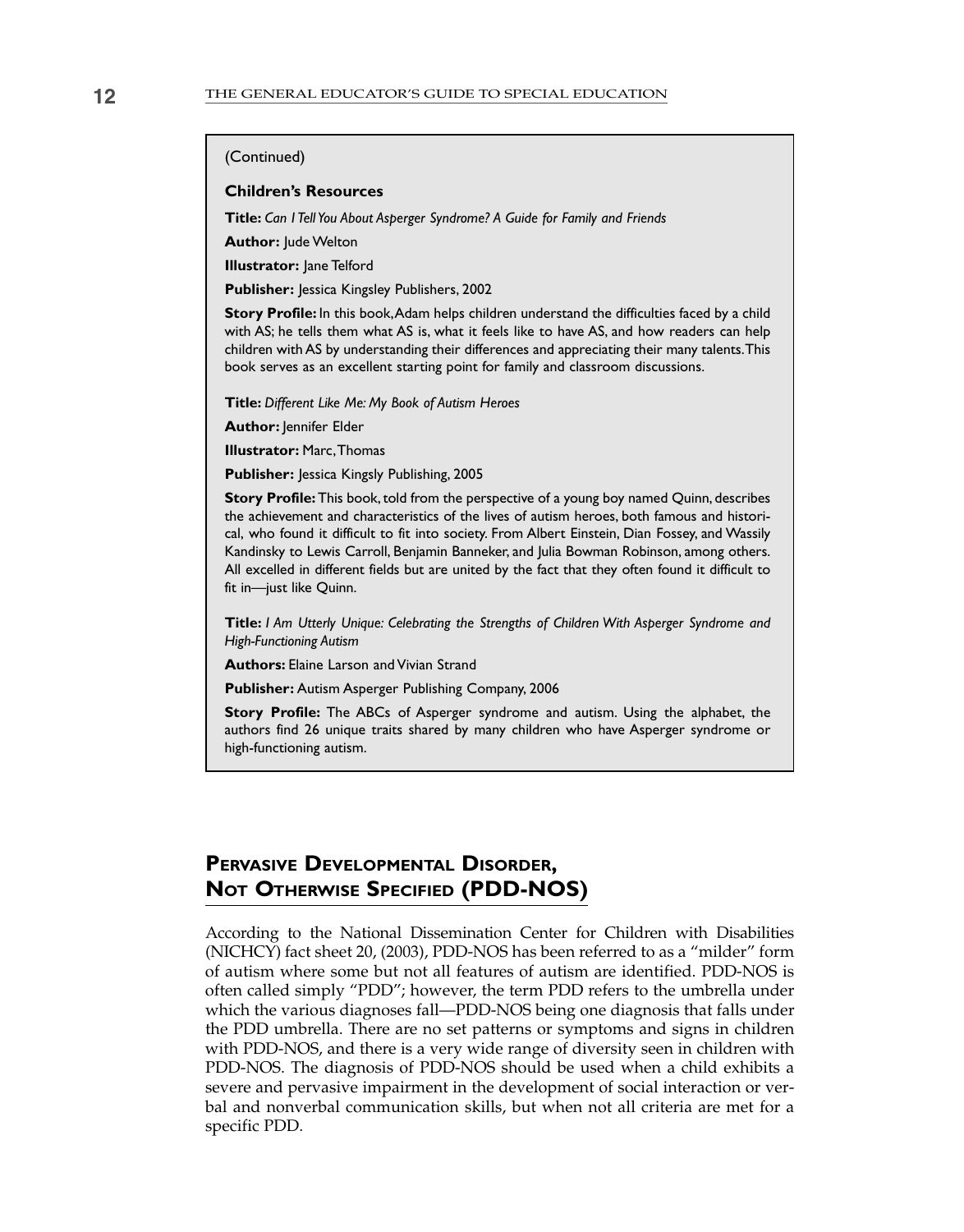## **Treatment for PDD-NOS**

Treatment for a diagnosis of PDD-NOS is the same as the treatments used to treat the other PDD. Each child will demonstrate individual and unique needs, and therefore, treatment will be determined accordingly.

## **Web Site**

Disability information on Pervasive Developmental Disorders: www.nichy.org/pubs/ factshe/fs20txt.htm

#### **Resource**

**Title:** *Pervasive Developmental Disorders: Diagnosis, Options, and Answers*

**Author:** Mitzi Waltz

**Publisher:** Future Horizons, 2003

**Story Profile:** Written for professionals, parents, or newly diagnosed adults who struggle with PDD, this book is considered the definitive resource on this neurological condition.

# **RETT SYNDROME**

Rett syndrome is an extremely rare medical condition that has only been reported in females. It has been added to the ASD category because in addition to the medical symptoms, children with Rett syndrome tend to display social, communication, and play difficulties associated with ASD.

## **Symptoms of Rett Syndrome**

The physical development of children with Rett's syndrome is very distinct. Children have normal prenatal and perinatal development with typical early motor growth and head circumference. Between five and 30 months of age, mental and physical breakdowns begin to appear, and children begin to exhibit some of the following characteristics:

- Loss of purposeful hand movement, such as grasping with fingers, reaching for things, or touching things on purpose
- Loss of speech
- Balance and coordination problems, including losing the ability to walk
- Stereotypic hand movements, such as hand wringing
- Breathing problems, hyperventilation, breath holding, or sleep apnea
- Anxiety and social-behavioral problems
- Intellectual disability/mental retardation

## **Treatment of Rett Syndrome**

There is no cure for Rett syndrome; however, treatments are available for some of the problems associated with the syndrome. These treatments generally aim to slow the loss of abilities, improve or preserve movement, and encourage communication and social contact. The team approach is the most beneficial form of care for children with Rett syndrome. Along with the family, members of this team may include the following professionals.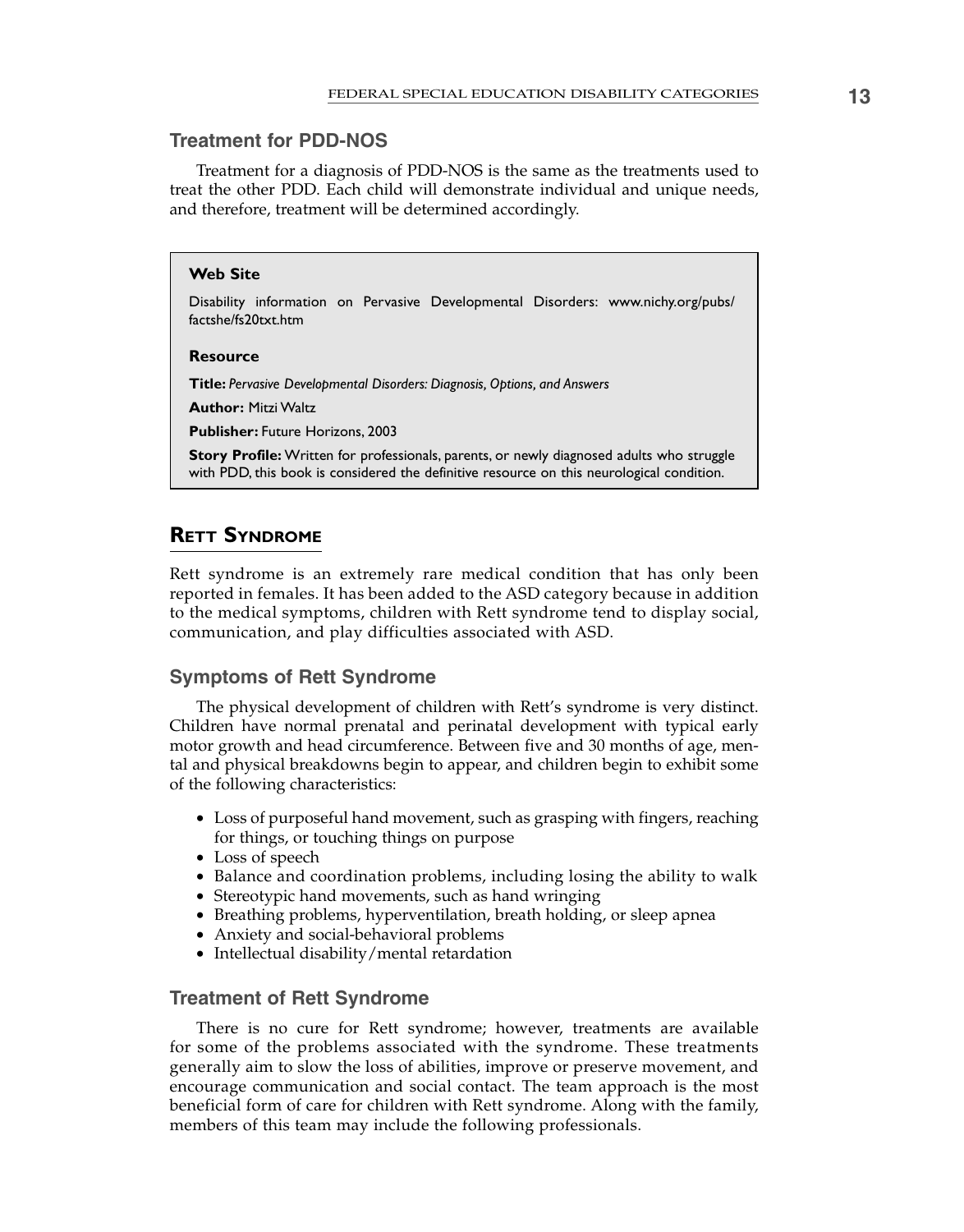## *Physical Therapists*

- Help patients improve or maintain mobility and balance
- Reduce misshapen back and limbs

## *Occupational Therapists*

- Help patients improve or maintain use of their hands
- Reduce stereotypic hand movements

## *Speech and Language Therapists*

- Assist patients in the use of nonverbal ways of communication
- Improve social interaction

## *Medical Doctors*

• Provide medication for some symptoms such as constipation, irregular heartbeat rhythm, or seizure, or to reduce breathing problems

#### **Web Sites**

International Rett Syndrome Foundation: www.rettsyndrome.org

We Move—Rett Syndrome: www.wemove.org/rett

#### **Resources**

**Title**: *Understanding Rett Syndrome:A Practical Guide for Parents,Teachers, and Therapists*

**Author**: Barbro Lindberg

**Publisher**: Hogrefe and Huber Publishing, 2006

**Story Profile**:This brand new edition of this book describes the difficulties and challenges of girls and women with Rett syndrome.The book proposes solutions that can help them in everyday life and is primarily intended for people who work with people with Rett syndrome on a frequent basis.

**Title**: *Your Daughter Has Been Diagnosed With Rett Syndrome*

**Author**: Kim Isaac Greenblatt

**Publisher**: Kim Greenblatt, 2006

**Story Profile**:A personal account by the author on what it is like to receive the information that your daughter has been given a diagnosis of Rett syndrome.The book provides different ways of dealing with the diagnosis, provides coping mechanisms, and encourages readers to celebrate life!

# **CHILDHOOD DISINTEGRATIVE DISORDER (CDD)**

CDD is a condition in which young children develop normally until age three or four but then demonstrate a severe loss of social, communication, and other skills. Doctors sometimes confuse this rare disorder with late-onset autism because both conditions involve normal development followed by significant loss of language, social, play, and motor skills. However, autism typically occurs at an earlier age. There's also a more dramatic loss of skills in children with CDD and a greater likelihood of mental retardation. In addition, CDD is far less common than autism.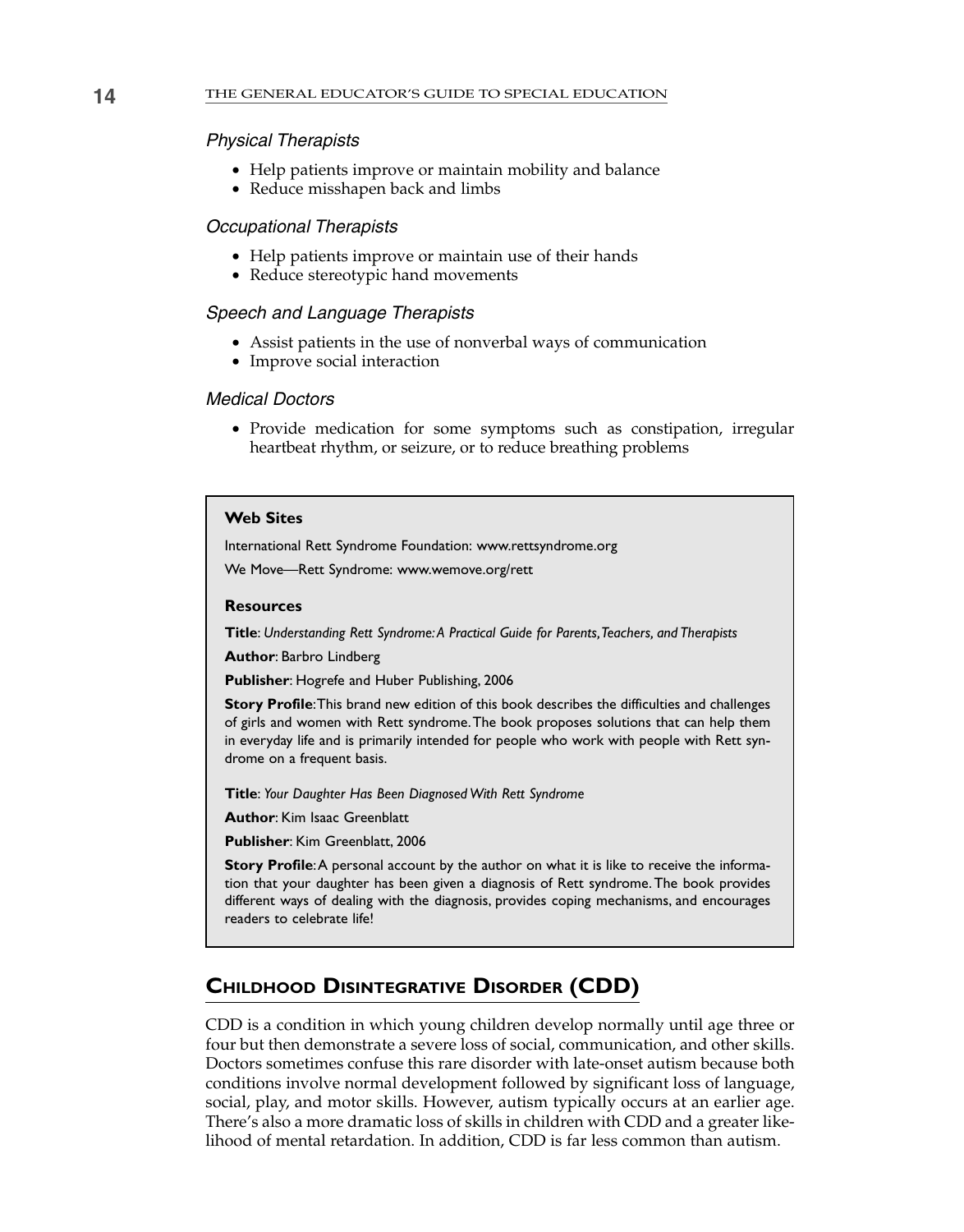## **Symptoms of Childhood Disintegrative Disorder**

NICHCY fact sheet 20 (2003) suggests that specific symptoms of CDD typically include the following.

- Normal development for at least the first two years of life
	- Normal development of verbal and nonverbal communication
	- Social relationships
	- $\circ$  Motor skills
	- Self-care skills
- Significant loss of previously acquired or learned skills
	- Ability to say words or sentences
	- Ability to understand verbal and nonverbal communication
	- Social skills and self-care skills
	- Bowel and bladder control
	- Play skills
	- Motor skills (ability to voluntarily move the body in a purposeful way)
- Lack of normal function or impairment
	- Social interaction—this may include impairment in nonverbal behaviors,
		-
		- failure to develop peer relationships,
		- lack of social or emotional reciprocity
	- Communication—this may include delay or lack of spoken language, inability to initiate or sustain a conversation, stereotyped and repetitive use of language, lack of varied imaginative or make-believe play
- Repetitive and stereotyped patterns of behavior, interests, and activities
	- Hand flapping
	- 0 Rocking
	- Spinning (motor stereotypes and mannerisms)
	- Development of specific routines and rituals
	- Difficulty with transitions or changes in routine
	- Maintaining a fixed posture or body position (catatonia)
	- Preoccupation with certain objects or activities

## **Treatment of Childhood Disintegrative Syndrome**

There is no cure for CDD. Treatment for this disorder is much the same as treatment of autism. Specific treatment options may include the following medications.

- The medication will not directly treat the disorder.
- Antipsychotic medications may help control severe behavior problems such as aggression and repetitive movements.
- Anticonvulsant drugs may help control epileptic seizures.

## *Behavior Therapy*

- This therapy technique may be utilized by psychologists, speech therapists, physical therapists, occupational therapists, parents, teachers, and caregivers.
- Behavior therapy programs may be designed to specifically meet the needs of each child.

Behavior therapy programs can be designed to help children learn or relearn language, social, and self-care skills. These programs use a system of reward to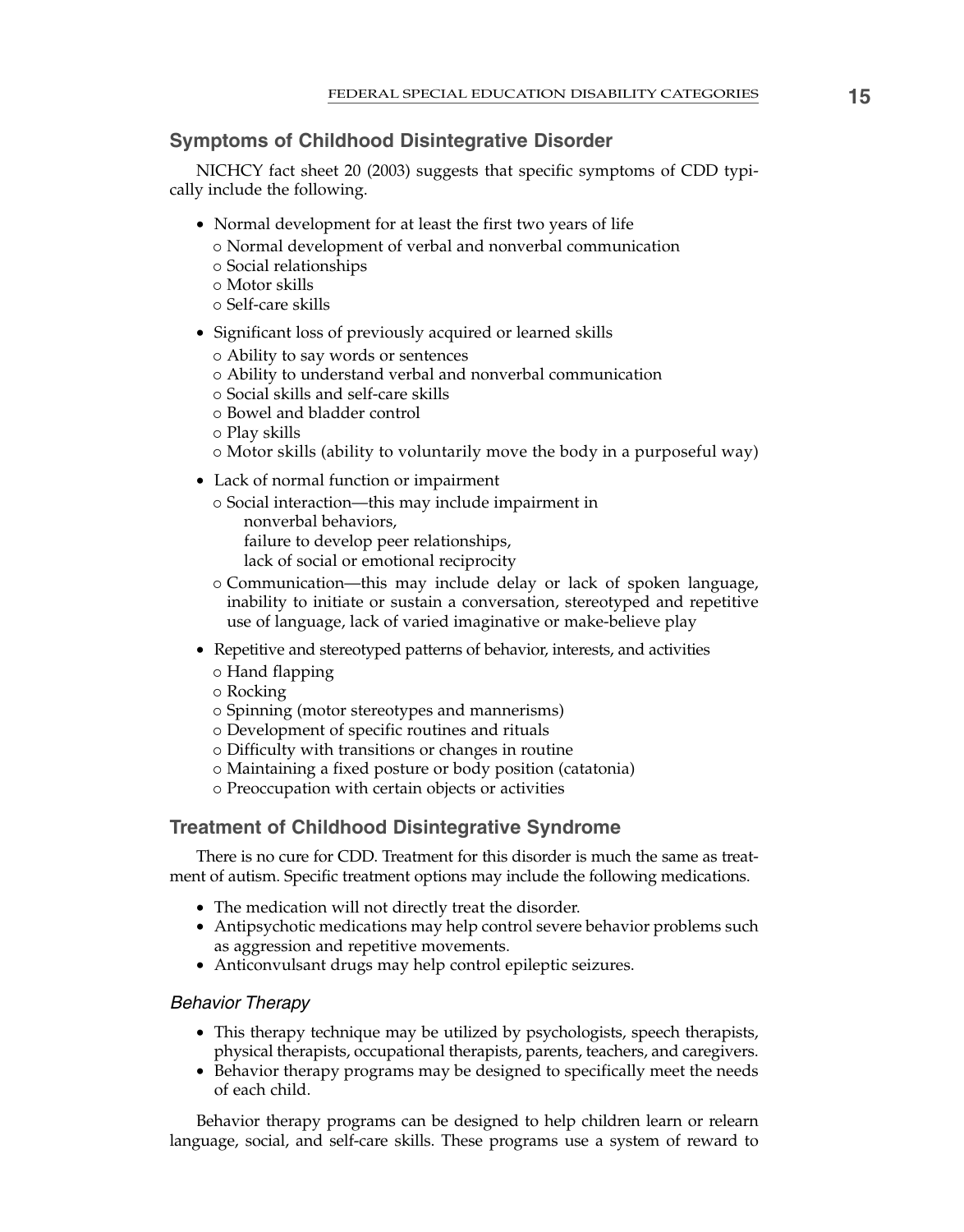reinforce desirable behaviors and discourage problem behavior. Consistency among all members working with the child is very important in behavior therapy.

The outcome for children with childhood disintegrative disorder is usually very poor and even worse than for children with autism. The loss of language, cognitive, social, and self-care skills tends to be severe and permanently disabling. As a result, children with the disorder often need residential care in a group home or long-term care facility.

#### **Web Sites**

Childhood Disintegrative Disorder: www.mayoclinic.com/health/childhood-disintegrativedisorder/DS00801

Definition, description, causes and symptoms, and treatments: www.minddisorders.com/ Br-Del/Childhood-disintegrative-disorder.html

#### **Resources**

**Title**: *Identifying,Assessing, and Treating Autism at School*

**Authors**: Stephen E. Brock, Shane R. Jimerson, and Robin L. Hansen

**Publisher**: Springer, 2006

**Story Profile**:An invaluable resource for school psychologists, educational professionals, and parents. It provides an excellent overview of the assessment and treatment of autism and related disorders and outlines the interventions that can be provided for students with autism in school.

## **Educational Strategies and Approaches for Teaching Students With PDD-NOS, Rett Syndrome, and Childhood Disintegrative Disorder**

- Directions should be given one at a time.
- Avoid giving repetition of the directions.
- Break instructions down into smaller chunks.
- Confer with other support teachers.
- Provide positive behavior management opportunities.
- Provide clear expectations and rules.
- Use concrete, tangible visual aids (e.g., pictures and charts).
- Encourage the use of talent areas and provide additional learning opportunities in these areas.
- Practice functional real life skills (e.g., use real money rather than play money when learning to count money).
- Use real places when learning about acceptable public behavior.
- Use field trips to provide concrete learning experiences.

## **Other Areas That Need Specific Consideration in the Classroom**

*Physical structure* is the way the classroom is set up and organized. A child with autism needs clear physical and visual boundaries in the classroom environment. Minimizing visual and auditory distractions is also important to help the child focus on learning concepts and not irrelevant details. The child also needs to know the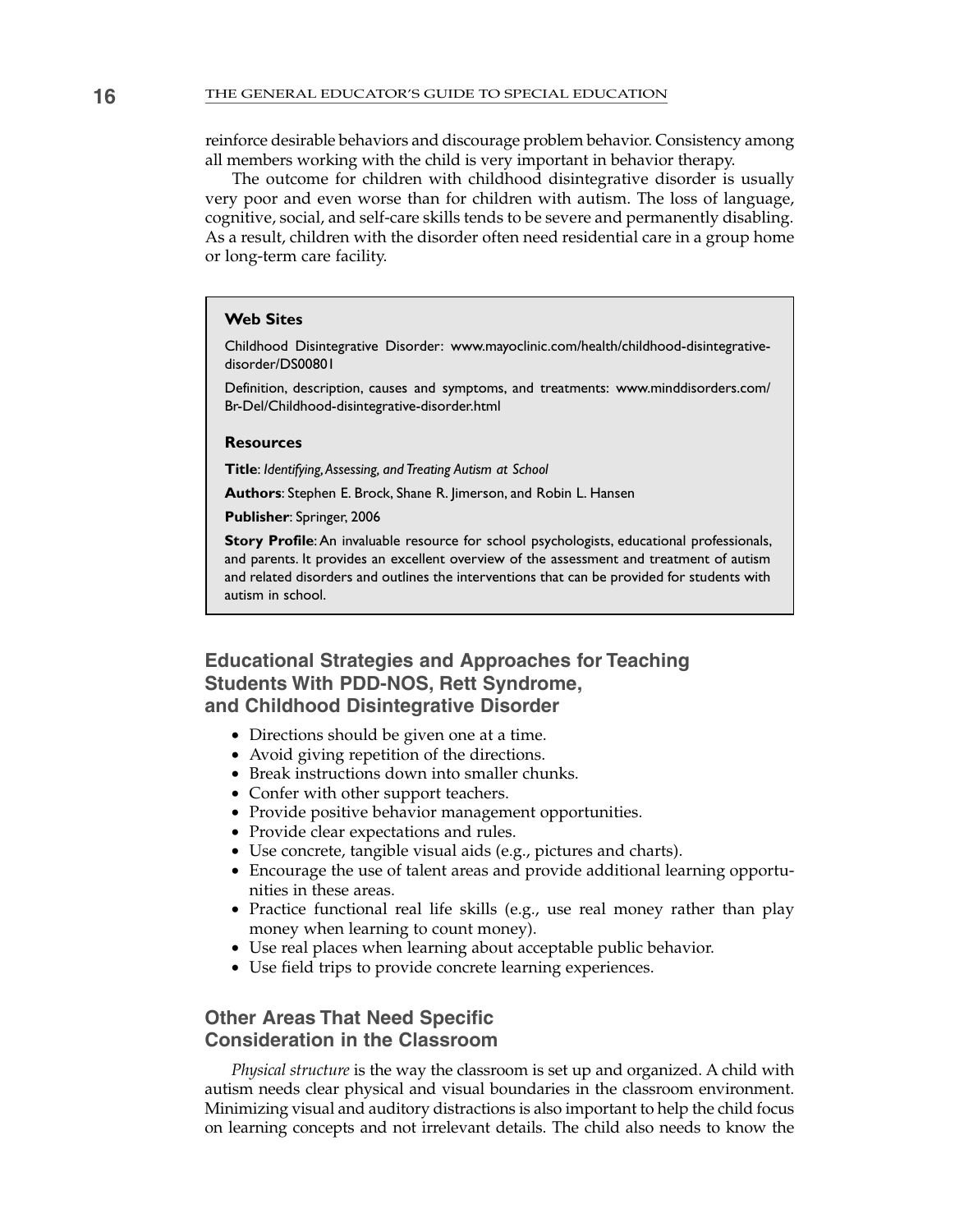basic teaching areas of the room. There should be specific, designated areas that the child uses daily for a snack, playtime, and transition times as well as individual and independent work times. These areas should be consistent so there are no "surprises" in the child's routine. If a child with autism is accustomed to having a snack on the carpeted area at the front of the room every day and suddenly is expected to eat a snack at his desk, this will likely cause agitation. Children with autism require consistency in all aspects of their day.

*Daily schedules* are essential. Visual schedules help the child to see what activities will occur and the order of events for the day. The child will work best if a concrete reference of the daily schedule is in view. This will help the child to better accept change and become a bit more flexible, as long as the child knows in advance of a schedule change. A fire drill, for example, may be a devastating addition to the day, since the child is unaware that it will occur. In the eyes of an autistic child, if an event is not written on the schedule, then the event should not occur. Helping the child to become aware of upcoming event changes will ensure easier transition times when those events occur.

*Visual structure* helps children with autism to capitalize on their visual aptitude and strengths and minimize their deficits in auditory processing. Visually highlighting important information will help to clarify the relevant concepts of which the child should be aware. This may include color-coding areas and labeling things to visually draw the child's attention. Providing visual instructions for the child is also helpful when presenting the child with an assignment or task.

# **■ DEAF-BLINDNESS**

Deaf-blindness is a medically verified hearing impairment coexisting with a medically verified visual impairment. Together, these two impairments must cause severe communication difficulties and other developmental and education problems that cannot be accommodated in special education programs solely for children with exclusive blindness or deafness.

# **■ DEAFNESS**

Deafness is a hearing impairment so severe that the child cannot understand what is being said even with a hearing aid. The causes of a child being or becoming deaf are described in terms of exogenous or endogenous. Exogenous causes stem from factors outside the body such as disease, toxicity, or injury. Endogenous hearing impairments are genetic.

## **Educational Considerations for a Deaf Child**

Today, more than 60% of deaf children in the United States attend local school programs, and many are included in the regular classroom at least part of the day. Deafness does not affect a person's intellectual capacity or ability to learn; however, children who are deaf generally require some form of special education services in order to receive adequate instruction. The most difficult challenge in educating deaf students is teaching spoken language to children who cannot hear. Many deaf students are not able to communicate effectively with classmates and therefore benefit by having a sign language interpreter to assist with the communication barrier. It is important for teachers and audiologist to work together to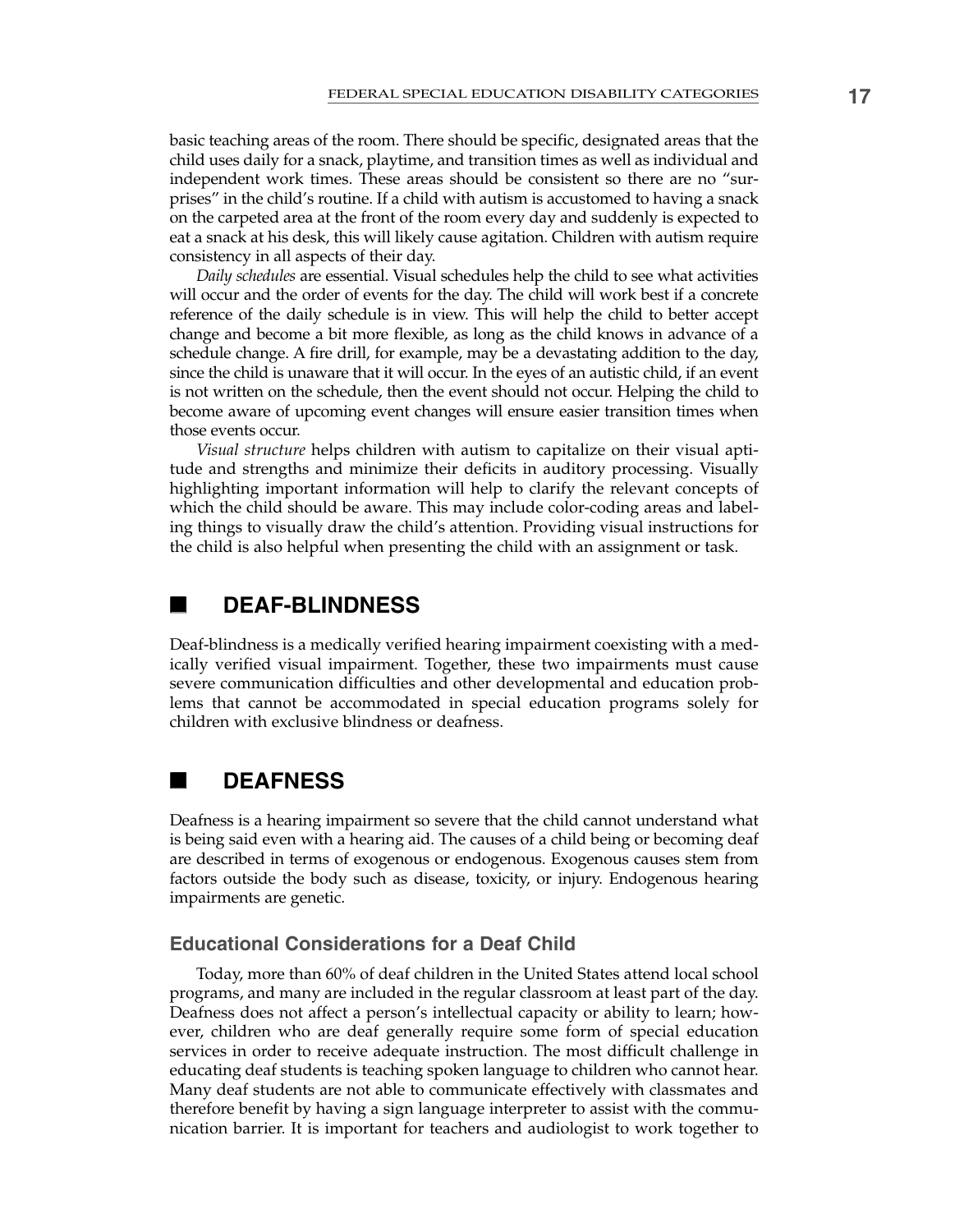teach the child to use his or her residual hearing to the maximum extent possible, even if the preferred means of communication is manual. For more in-depth information concerning hearing impairments, see that section following "Emotional Disturbance" as IDEA separates deafness and hearing impairments and organizes them alphabetically.

#### **Web Sites**

American Speech-Language-Hearing Association: www.asha.org

Raising Deaf Kids: www.raisingdeafkids.org

#### **Resource Books**

**Title:** *Helping Deaf and Hard of Hearing Students to Use Spoken Language: A Guide for Educators and Families*

**Authors:** Susan Easterbrooks and Ellen L. Estes

**Publisher:** Corwin, 2007

**Story Profile:** As a result of IDEA 2004 and NCLB, students with hearing loss are frequently being educated alongside their peers in the general education classroom. This book provides teachers and service professionals with the knowledge and skills in spoken language development to meet the needs of students who are deaf or hard of hearing. It is an essential resource that addresses creative and scientific ways of interacting with children and provides effective approaches, techniques, and strategies for working with children to develop spoken communication.

**Title:** *Raising and Educating a Deaf Child:A Comprehensive Guide to the Choices, Controversies, and Decisions Faced by Parents and Educators*

**Author:** Marc Marschark

**Publisher:** Oxford University Press, 2007

**Story Profile:** The book focuses on the choices and decisions faced by parents and educators and analyzes many important influences on a child's successful rearing.

#### **Children's Resources**

**Title:** *I'm Deaf and It's Okay*

**Authors:** Lorraine Aseltine, Evelyn Mueller, and Nancy Tait

**Publisher:** Albert Whitman & Company, 1986

**Story Profile:** A story about an elementary-aged boy who expresses his feelings about deafness. He describes his experiences with fear, jealously, anger, and frustration until he meets a teenage boy who is also deaf and helps him to see that he can lead a normal life.

**Title:** *I Have a Sister—My Sister is Deaf*

**Author:** Jeanne Whitehouse Peterson

**Illustrator:** Deborah Kogan Ray

**Publisher:** Harper Trophy

**Story Profile:**An excellent book for explaining the world of the totally deaf to very young children.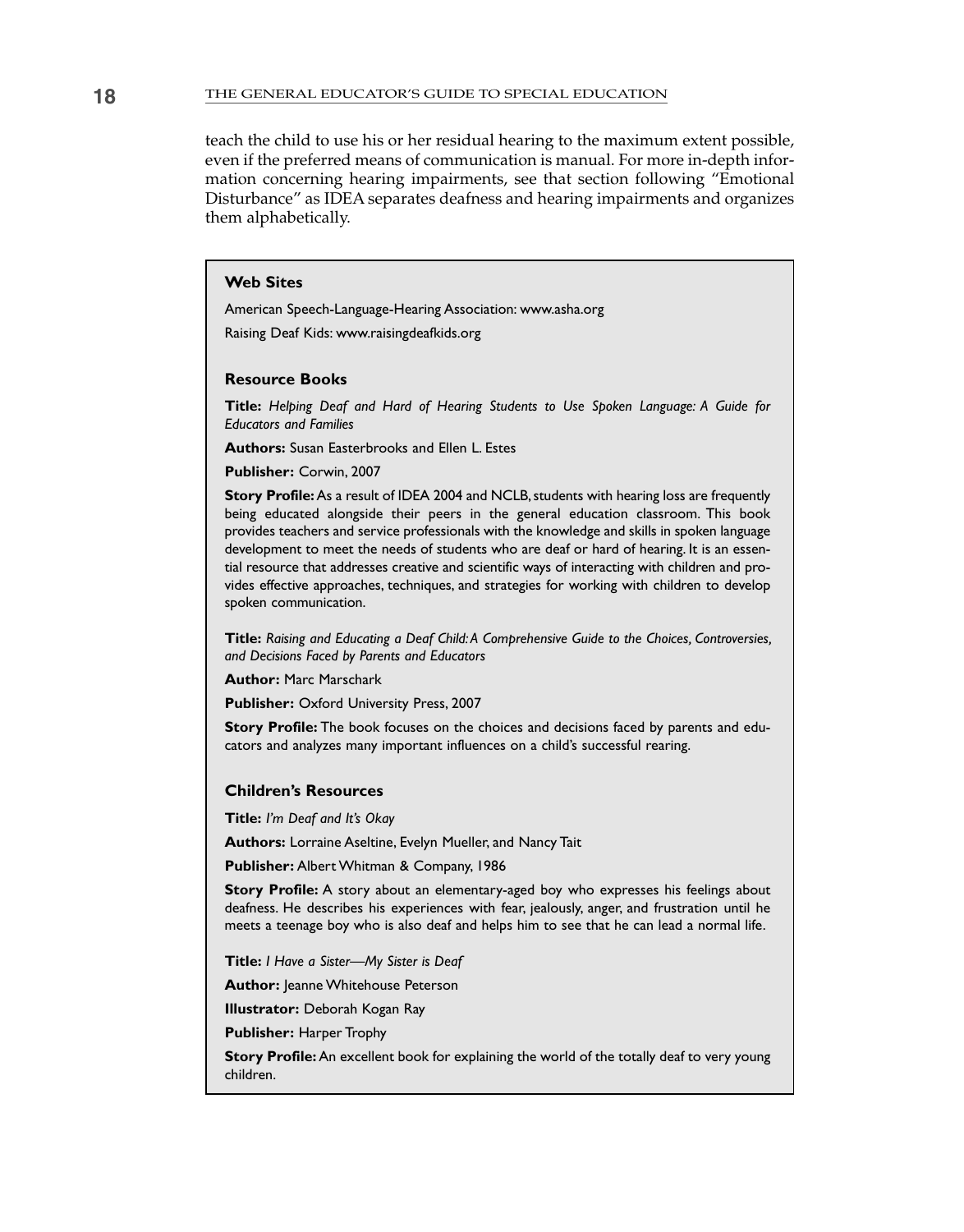# **■ EMOTIONAL DISTURBANCE**

Serious emotional disturbance, also referred to in the law as emotional disturbance, refers to an established pattern exhibiting one of more of the following characteristics.

- An inability to learn that cannot be explained by intellectual, sensory, or health factors
- An inability to build or maintain satisfactory interpersonal relationships with peers and teachers
- Inappropriate types of behavior or feelings under normal circumstances
- A general, pervasive mood of unhappiness or depression
- A tendency to develop physical symptoms or fears associated with personal or school problems

## **Symptoms of Emotional Disturbance**

According to Nielsen (2009), some basic characteristics and behaviors are commonly seen in children who have been diagnosed with emotional disturbance. Such characteristics include the following:

- Hyperactivity
- Short attention span
- Impulsiveness
- Inconsistencies of behavior
- Low frustration tolerance
- Aggression (acting out, fighting)
- Self-injurious behavior
- Withdrawal from interaction with others
- Inappropriate social skills
- Immaturity (inappropriate crying, temper tantrums)
- Poor coping skills
- Learning problems
- Unfocused
- Unexplainable mood shifts

Children with the most serious emotional disturbances exhibit distorted thinking, excessive anxiety, bizarre motor acts, and abnormal mood swings. This may include children with schizophrenic disorders, affective disorders, anxiety disorders, and other sustained disorders of conduct or adjustment when an established pattern adversely affects educational performance and results in an inability to build or maintain satisfactory interpersonal relations necessary to the learning process. It should be noted that the established pattern of behavior must occur to a marked degree and over a long period of time.

## **Educational Strategies for Serious Emotional Disturbance**

It is important to remember and understand that all children will misbehave at some time, but students who meet the Serious Emotional Disturbance criteria have a continuous pattern of misbehavior that consistently disrupts the classroom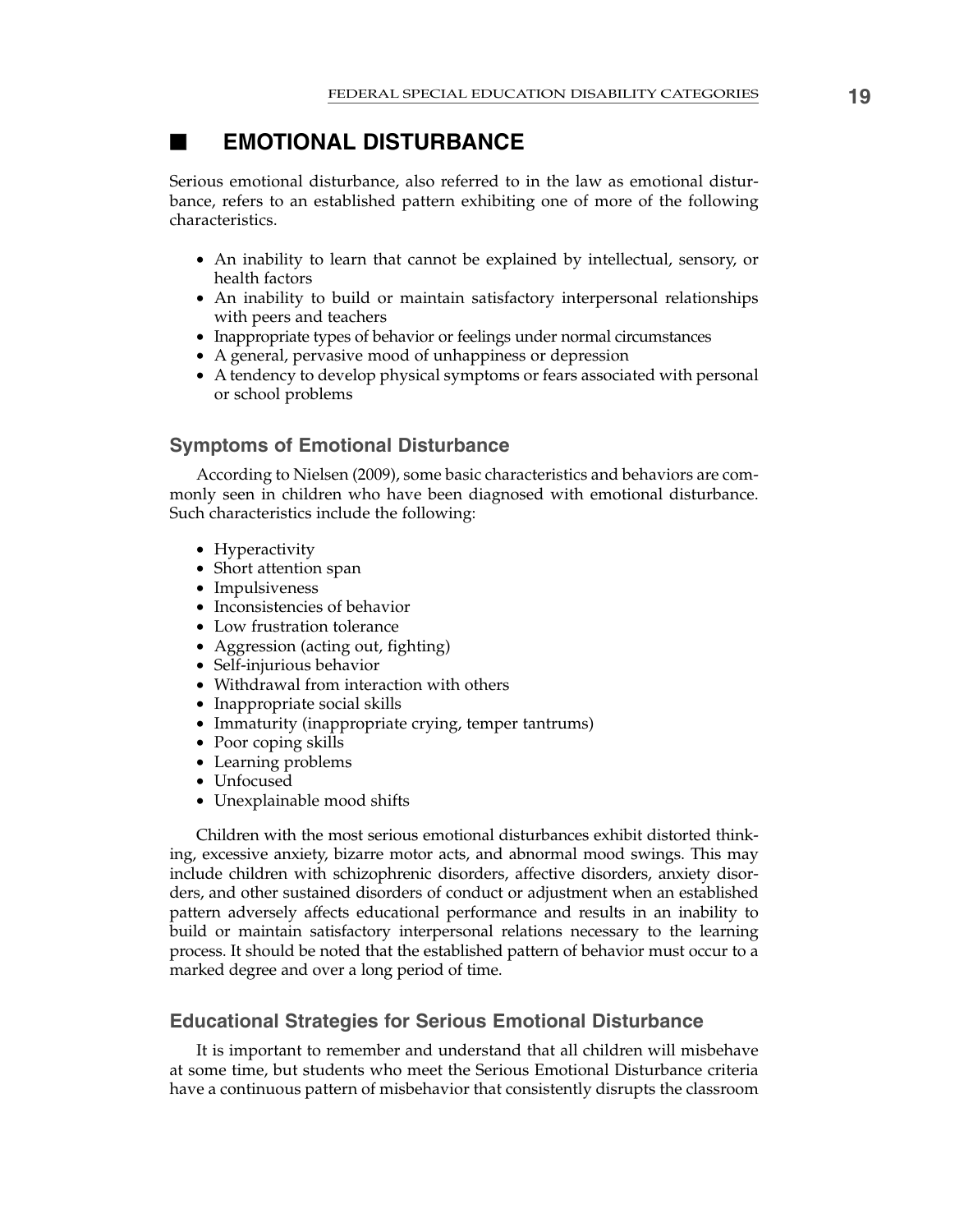environment. Unfortunately, the teacher is required to devote much time and attention to the student and behaviors in an attempt to restore and maintain order to the learning environment. Challenging behaviors can be overwhelming and cause frustration. Nielsen (2009) provides a detailed list of strategies for teachers to use when educating students with serious emotional disturbances.

## *Structure the Classroom*

- Define clear and explicit limits and consequences for unacceptable behaviors.
- Ensure that the system also provides opportunity for positive reinforcement for acceptable behavior.
- Ensure that the student is aware of and understands the system in place.
- Post a written copy of Rules/Consequences/Rewards in the classroom for easy reference.
- The teacher is always in charge, never the student.
- Ensure consistent follow through of consequences and rewards when appropriate.

## *Develop a Good Rapport With Students*

- Take every advantage possible throughout the day to reinforce feelings of self-worth.
- Make eye contact and smile at the child.
- Provide praise for good work.
- Exhibit close proximity.

## *Focus Attention on Desired Behavior and Not on Unacceptable Behavior*

- Provide praise, even for approximation of the desired behavior.
- Provide consistent, positive reinforcement for acceptable behavior.
- Reward positive behavior by using a token system.
- Begin with tangible, extrinsic rewards and eventually replace them with intrinsic rewards.
- Ensure that the student is aware of and understands the token system in place.
- Withhold the reward, if necessary, as a consequence for inappropriate behavior.

## *Prepare a Behavior Plan to Address Physically Aggressive Behavior*

- Write a plan that will include removal from the classroom if student behavior becomes aggressive and threatens the safety of others.
- Make arrangements with a support person to assist you (e.g., teacher next door, principal, special education teacher).
- Utilize the Nonviolent Crisis Intervention movement and restraint techniques to ensure the care, welfare, safety, and security of yourself, the student, and others around you.

## *Be Alert to Any Indication That the Student May Be Experiencing Difficulty*

- Provide a predetermined time-out area or place where the student can go.
- Allow the student to go to that area in order to regain composure or sidetrack an incident.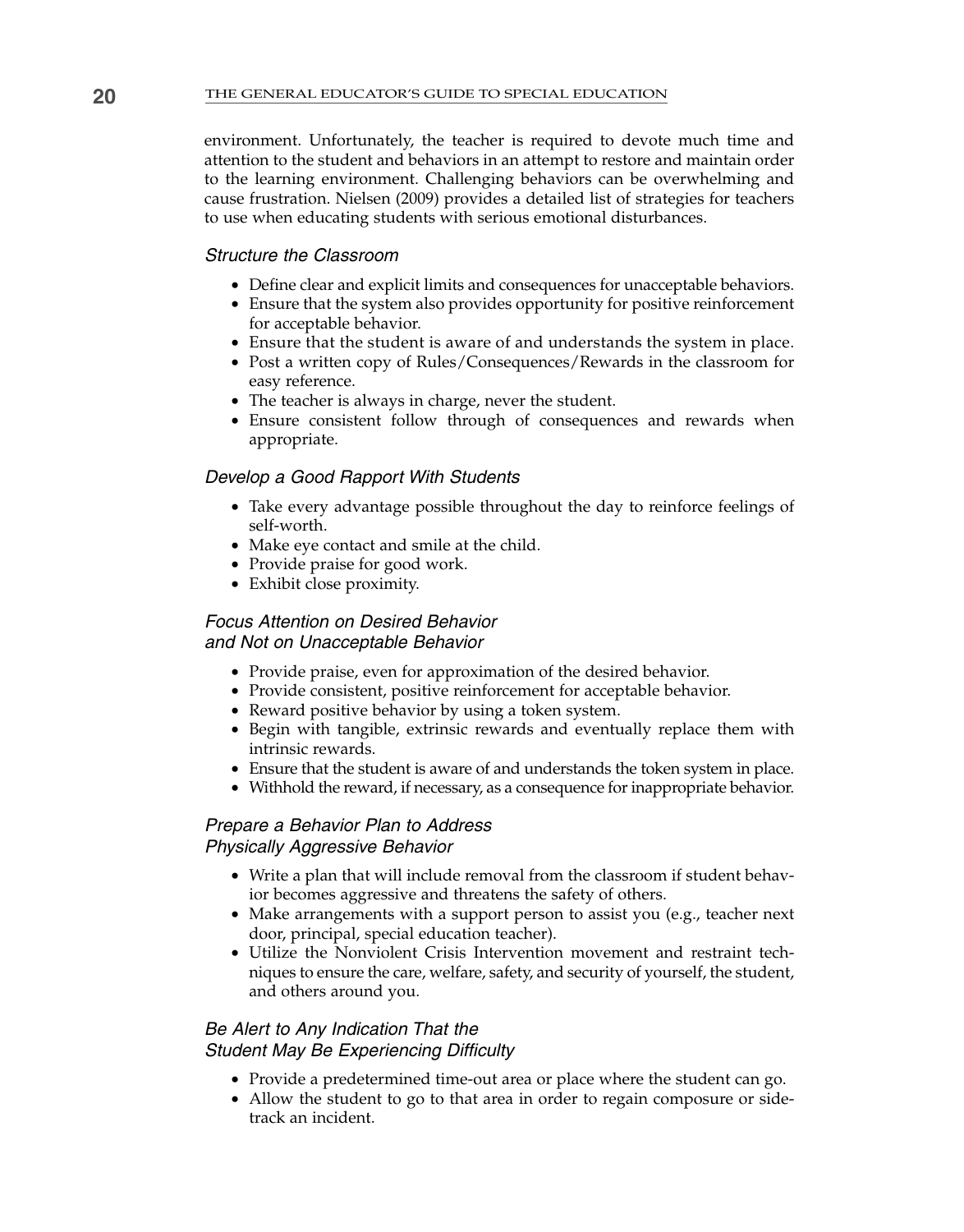- The student is not required to ask permission to go to the time-out place.
- Divert attention away from the source of difficulty as much as possible.
- Send the child for a walk, to run an errand, get a drink, or any other reason to leave the classroom to provide time for the child to regain composure.

## *Go Slowly, Prioritize Behaviors, Be Patient, and Praise Baby Steps When Attempting to Change Behavior*

- Accept the need for possible change in your behavior pattern.
- List behaviors to be changed and prioritize by importance.
- Determine one behavior to focus on at a time.
- When appropriate and possible, ignore nonpriority, undesirable behaviors, as annoying behavior that receives attention tends to be repeated.
- Praise and reward appropriate, priority behaviors to continue improvement of the behavior.

#### **Web Sites**

Center on Positive Behavioral Interventions and Supports: www.pbis.org

National Alliance on Mental Illness (NAMI): www.nami.org

National Mental Health Information Center: www.mentalhealth.org

#### **Resource Books**

**Title:** *The Effective Teachers' Guide to Emotional and Behavioral Difficulties: Practical Strategies*

**Author:** Michael Farrell

**Publisher:** Routledge, 2005

**Story Profile:** A guide for teachers that provides an overview of the basic theories surrounding behavior.The book also provides a variety of strategies to be used in the classroom to increase acceptable behavior and decrease unacceptable behavior. Ideas are also provided to assist in monitoring the effectiveness of the strategies on the specific behaviors.

Children who have been diagnosed with the medical disorders listed below may be deemed eligible to receive special services under the Serious Emotional Disturbance category.

**Title:** *The Explosive Child: A New Approach for Understanding and Parenting Easily Frustrated, Chronically Inflexible Children*

**Author:** Ross W. Greene

**Publisher:** Harper Paperbacks, 2005

**Story Profile:** A book for those who are trying to parent, guide, and lead a difficult child. This book provides a description of a more contemporary approach to understanding and helping the inflexible and easily frustrated child at home and school.

## **SCHIZOPHRENIA**

Schizophrenia is a psychosis or impairment of thinking in which the interpretation of reality and of daily events is severely abnormal. Childhood Schizophrenia affects about 1 in 40,000 children and in general, the earlier the diagnosis, the more severe the disorder tends to be. The symptoms of Childhood-Onset Schizophrenia can overlap quite a bit with common symptoms to bipolar disorder, autism, or Asperger syndrome.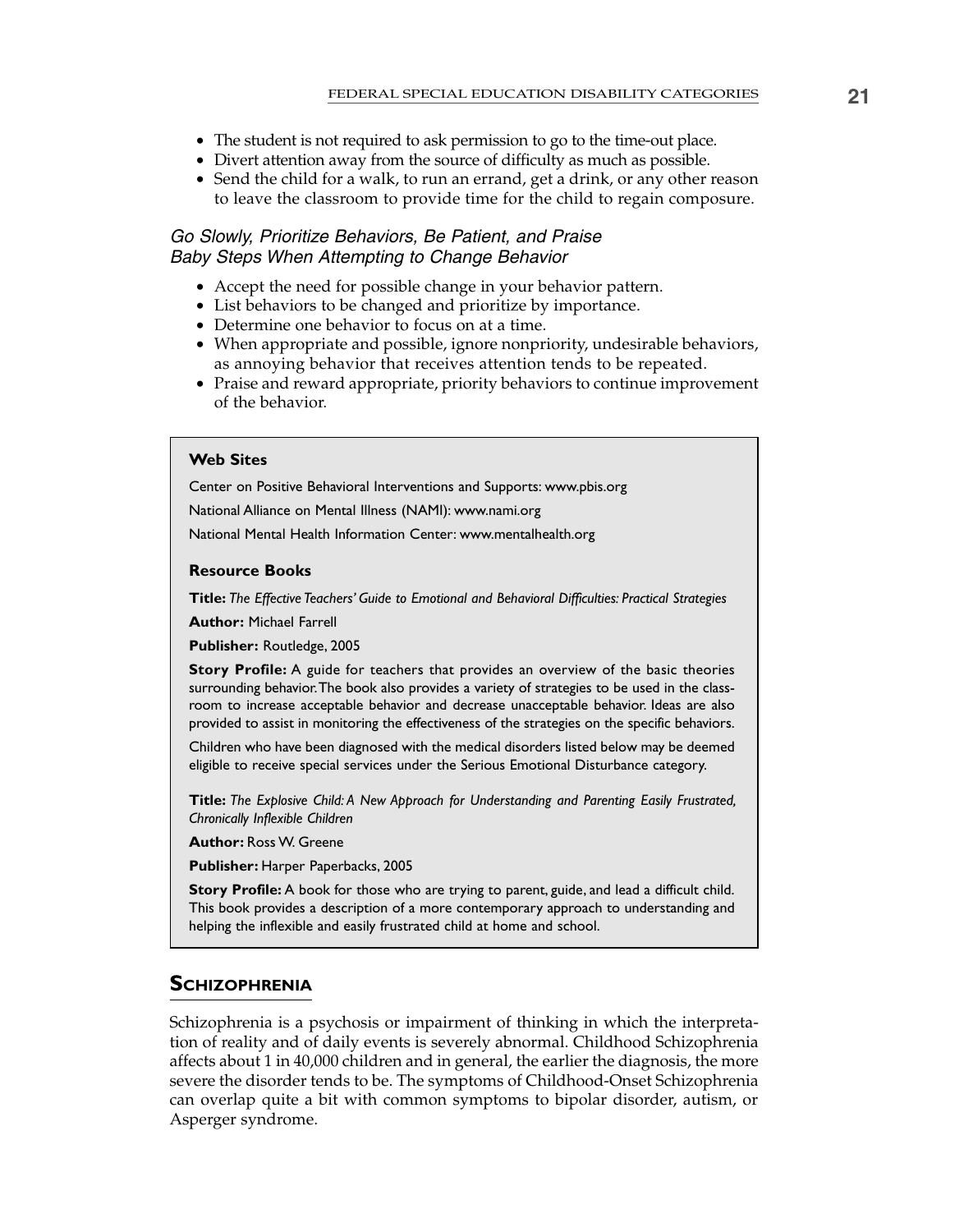## **Signs and Symptoms of Schizophrenia**

- Delusions (talking with people who do not exist)
- Incoherence
- Lack of or inappropriate display of emotions
- Inability to concentrate
- Disorganized thinking or behavior
- Inability to read social cues
- Excessive fatigue
- Emotional withdrawal
- Extreme moodiness
- Odd behavior

Schizophrenia usually appears during adolescence or early adulthood. The cause is unknown; however, many believe that it is an inherited disorder.

## **Medical Treatment of Schizophrenia**

The National Institute of Mental Health (2008) states that the treatment of schizophrenia includes pharmacotherapy (medications) using antipsychotic medications such as Risperdal, Risperidone, and Haldol (three of many prescribed medications) combined with psychosocial interventions: cognitive therapy, rehabilitation day programs, peer support groups, or nutritional supplements. The psychosocial interventions include supportive therapy with family, educational interventions, and vocational rehabilitation when appropriate.

## **Educational Strategies for Schizophrenia**

It is essential to remember that schizophrenia is an illness just like diabetes. Children who experience schizophrenia need to realize that something is wrong in their body, and they have no control over what is happening. Even if the symptoms are well controlled by medication, extra support from the school system may be necessary, or a completely different educational program may be appropriate.

- Understand that the child may miss a lot of school due to medication issues or the illness itself.
- Relieve pressure and stress if possible.
- Expect the child's attention, energy, and abilities to rise and fall
	- Provide sympathy, encouragement, and understanding rather than forcing the child to behave and shape up on an "off day."
- Base the student's grades on what *has been* done rather than what *has not been* done, as these children are very sensitive to criticism.
- Medication*s may* make the child less tolerant of heat and sunshine.
- Noise and activity of the normal school day may become overwhelming.
- Provide and allow use of a refuge when the student feels it's necessary.
- If a psychotic episode or breakdown occurs at school, remain calm, speak softly, and be available to the child—do not try to talk the child out of the episode, belittle the child, or point out that he or she is being ridiculous.
- Allow partial school day attendance.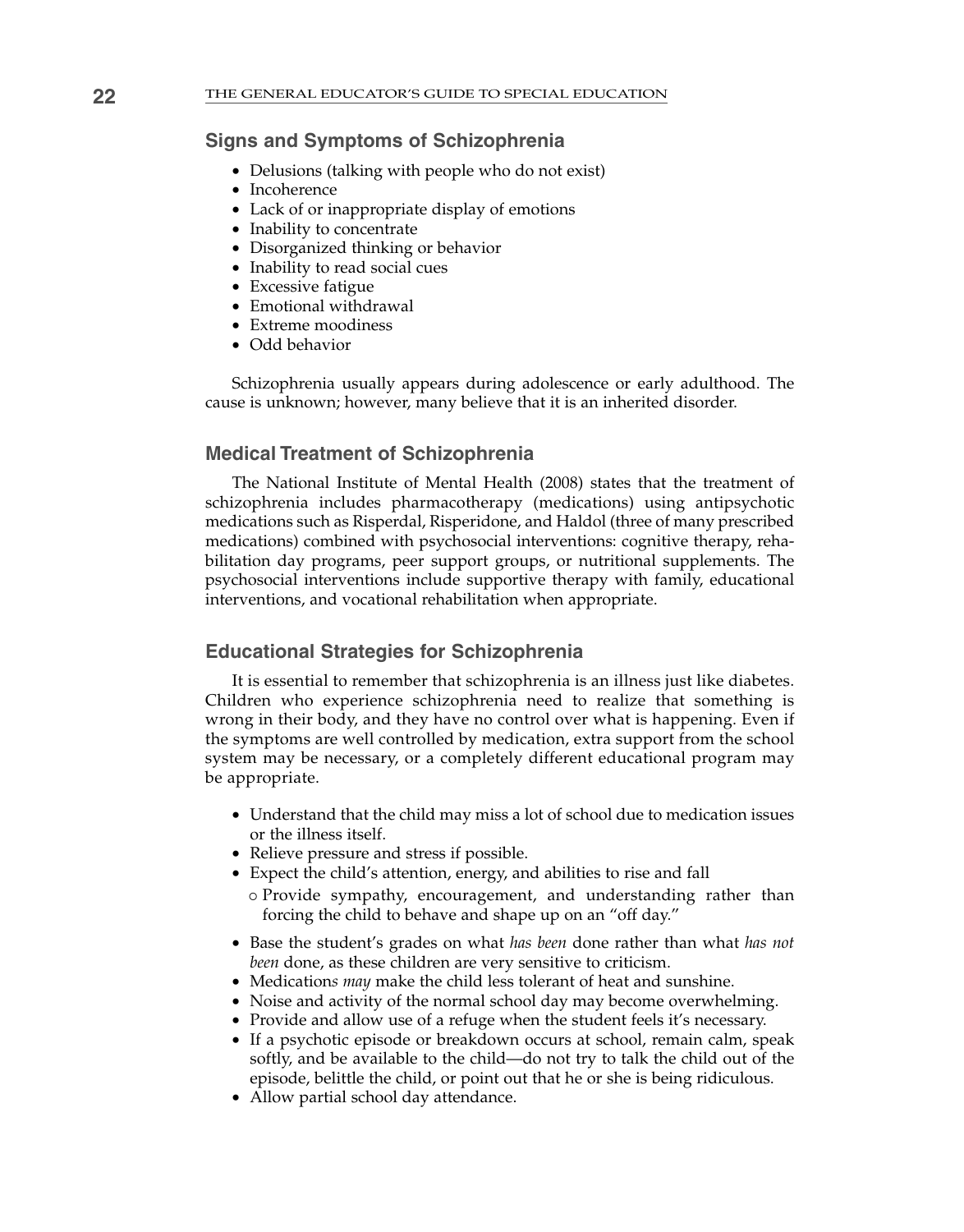#### **Web Sites**

Schizophrenia Education Center: Facts, Symptoms,Treatment, More: www.healthcentral.com

Schizophrenia Home Page: www.schizophrenia.com

Schizophrenia in Children: www.puberty101.com/aacap\_schizo.shtml

#### **Resource Books**

**Title:** *I Am Not Sick, I Don't Need Help!*

**Authors:** Xavier Amador and Anna-Lica

**Publisher:** Vida Press, 2000

**Story Profile:** This book explains in simplistic language how a family can work with a family member who is struggling with a mental illness.The authors translate the research on mental illness into a highly readable and very practical book.

**Title:***Me,Myself,andThem:A FirsthandAccount of OneYoung Person's ExperienceWith Schizophrenia*

**Authors:** Kurt Snyder, Raquel W. Gur, and Linda Wasmer Andrews

**Publisher:** Oxford University Press, USA, 2007

**Story Profile:** Written by a man with schizophrenia, this book provides a realistic peek at what schizophrenia looks like. Not only does it tell a story, it also provides an explanation for how to recognize warning signs, where to find help, and what treatments have proved to be effective.This book offers practical advice on topics of particular interest to young people such as suggestions on managing the illness at home, school, and work and in relationships with family and friends.

**Title:** *Mental Health and Growing Up: Fact Sheets for Parents,Teachers, and Young People*

**Author:** Ann York

**Publisher:** American Psychiatric Publishing, 2004

**Story Profile:** The book is filled with short, informative leaflets that offer parents, teachers, and young people practical and up-to-date information on what you can do if you are worried about your child, student, or friend.

#### **Children's Resources**

**Title:** *Helicopter Man*

**Author:** Elizabeth Fensham

**Publisher:** Bloomsbury USA Children's Books, 2005

**Story Profile:** Peter and his dad are homeless and live on the run, trying to stay one step ahead of the helicopters. Pete's dad is convinced that the helicopters are a secret organization that is after him.As Pete gets older, he questions his father's reality and eventually realizes he must come to terms with his father's mental illness of schizophrenia.

**Title:** *Sometimes My Mommy Gets Angry*

**Author:** Bebe Morre Campbell

**Publisher:** Putnam Juvenile, 2003

**Story Profile:** Told from Annie's perspective, the story tells of the confusion and responsibility of living with a parent with a mental illness.The author introduces coping strategies and helps the readers to understand that they are not to blame for their parents' difficulties.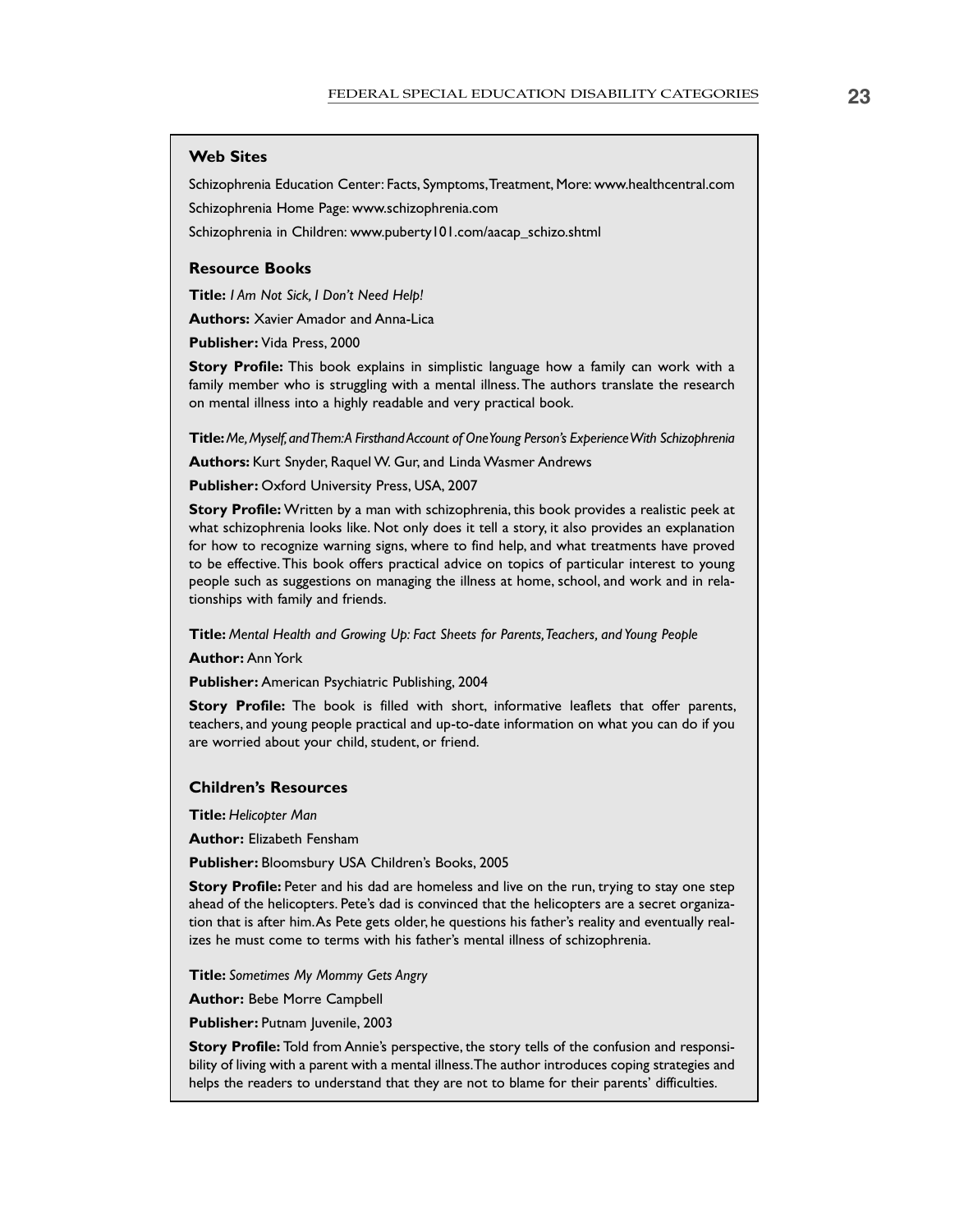## **AFFECTIVE DISORDERS**

# **MANIC-DEPRESSIVE ILLNESS (BIPOLAR DISORDER)—AN AFFECTIVE DISORDER**

Bipolar is an alternating pattern of emotional highs and high-spirited behavior (manic) and emotional lows (depression). The manic episodes and depressive episodes may alternate rapidly every few days. The mood swings experienced with this illness are unlike the mood swings that most people experience. Extreme and unpredictable mood swings from highly excited euphoria to the darkest depths of despair and depression are likely to be experienced by those affected by bipolar disorder. The elation and depression occurs without relation to the circumstances. It is common to experience two or more complete cycles (e.g., a manic episode with a major depression episode with no period of remission) within a year (Juvenile Bipolar Research Foundation, n.d.).

## **Symptoms of Bipolar Disorder**

## *Manic Phase*

- Inflated self-esteem
- Increased performance of goal-directed activities
- Alcohol or drug abuse
- Irritability or anger
- Irresponsible spending
- Engaging in dangerous acts
- Hyperactivity
- Fight of ideas, racing thoughts
- No need or little need for sleep
- Rapid speech that others can't understand

## *Depressive Phase*

- Low self-esteem or self-loathing
- Fatigue, lethargy, or feeling slowed down
- Increased need for sleep or the ability to sleep as many as 18 hours without feeling refreshed
- Social withdrawal
- Loss of emotional control—cries easily or for no reason
- Headaches, backaches, or digestive problems
- Unable to concentrate, make decisions, or remember details
- Suicidal thoughts
- Inability to feel pleasure or happiness

## **Medical Treatment of Bipolar Disorder**

Treatment of bipolar disorder is most effective through the use of medications along with psychosocial therapy. The medication treats the illness directly, and the psychotherapy provides the skills needed to manage it and avoid new episodes. The primary goal of drug treatment is to stabilize the extreme mood swings of mania and depression. Antidepressants, such as Prozac*,* Paxil*,* and Zoloft, are used to treat symptoms of depression, and lithium has been the primary form of treatment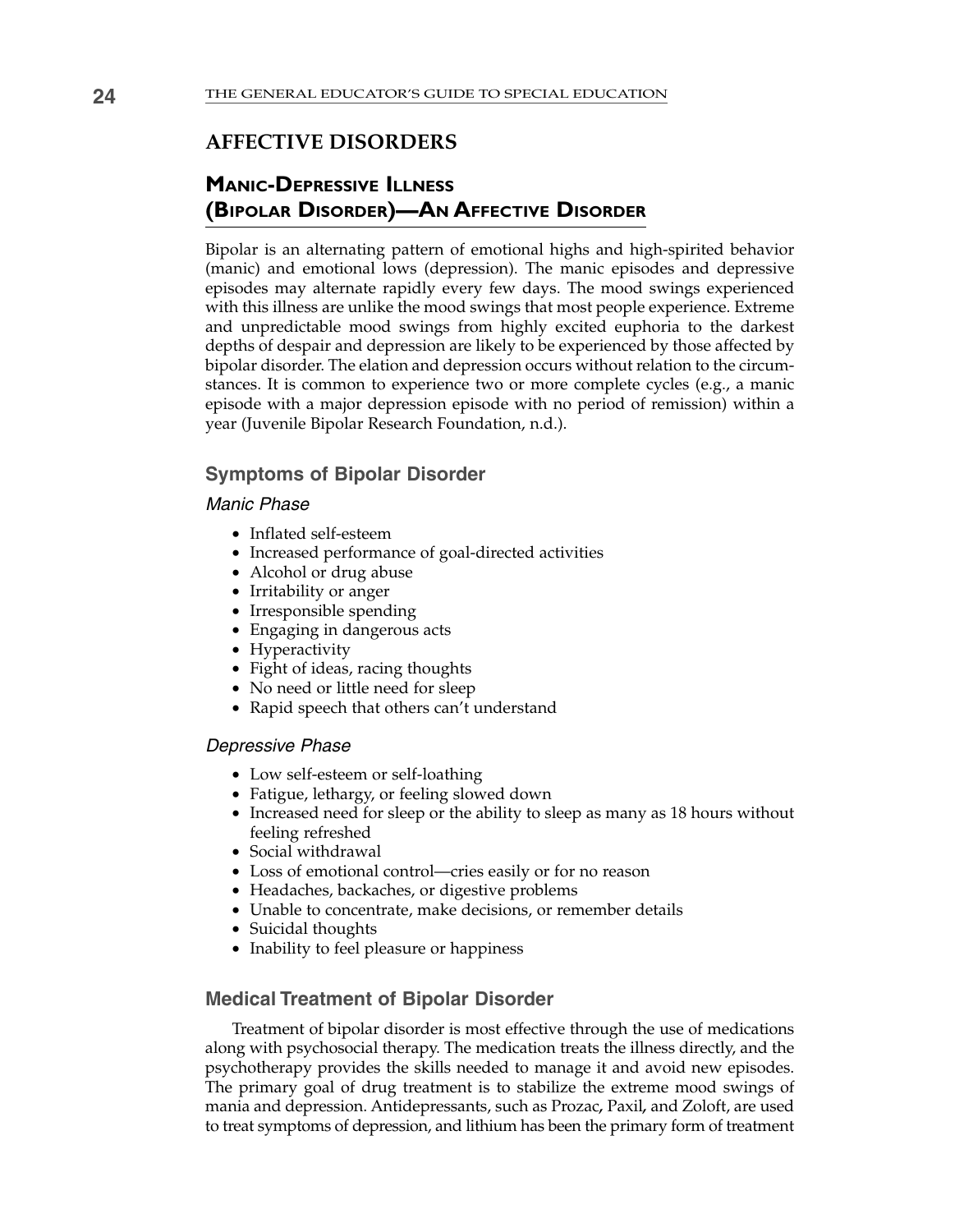to regulate and prevent manic episodes. Seroquel is used by some to treat the symptoms of both the manic and depressive episodes. Antiseizure and antipsychotic medications are also used to combat side effects depending on individual symptoms.

## **Educational Strategies for Bipolar Disorder**

- Be flexible and willing to adapt assignments, curriculum, and presentation style as needed.
- Be patient and ignore minor negative behaviors.
- Provide encouragement to promote positive behaviors.
- Provide positive behavioral choices.
- Remain calm and be a good model of desired behavior.
- Obtain good conflict management skills to resolve conflicts in a nonconfrontational, noncombative, safe, and positive manner.
- Be able to laugh at oneself and situations (not at the child)—teachers who can laugh at their own mistakes and bring fun and humor into the classroom reduce the level of stress that students feel.
- Be receptive to change and to working collaboratively with the child's parents, doctors, and other professionals to best meet the needs of the child.
- Reduce stress by providing the following.
	- Consistent scheduling that includes planned and unplanned breaks
	- Seating with few distractions
	- Shortened assignments and homework focusing on quality not quantity
	- Prior notice of transitions or changes in routine, minimizing surprises
	- Scheduling considerations so the student's most challenging tasks are scheduled at a time when the child is best able to perform

#### **Web Sites**

The Bipolar Child: www.bipolarchild.com

Juvenile Bipolar Research Foundation: www.bpchildresearch.org

#### **Resource Books**

**Title:** *Bipolar Disorder in Childhood and Early Adolescence*

**Editor:** Barbara Geller and Melissa P. DelBello

**Publisher:** Guildford Press, 2003

**Story Profile:** This book provides an overview of the theory, research, and knowledge in childhood-onset bipolar illness. It addresses such topics as epidemiology diagnosis and assessment and the life course of the disorder. It describes ways in which the bipolar illness presents itself differently in children than in adults.

**Title**: *The Childhood Bipolar Disorder Answer Book*

**Authors:** Tracy Anglada and Sheryl Hakala

**Publisher:** Sourcebooks, 2008

**Story Profile:** This book provides practical answers to the top 275 questions parents ask about the bipolar disorder and how it relates to their child.The book has been written to provide answers to these questions based on the most up-to-date information in the medical field.This book combines personal experience and medial expertise to result in a medically accurate picture with firsthand knowledge of what parents really want and need to know.

*(Continued)*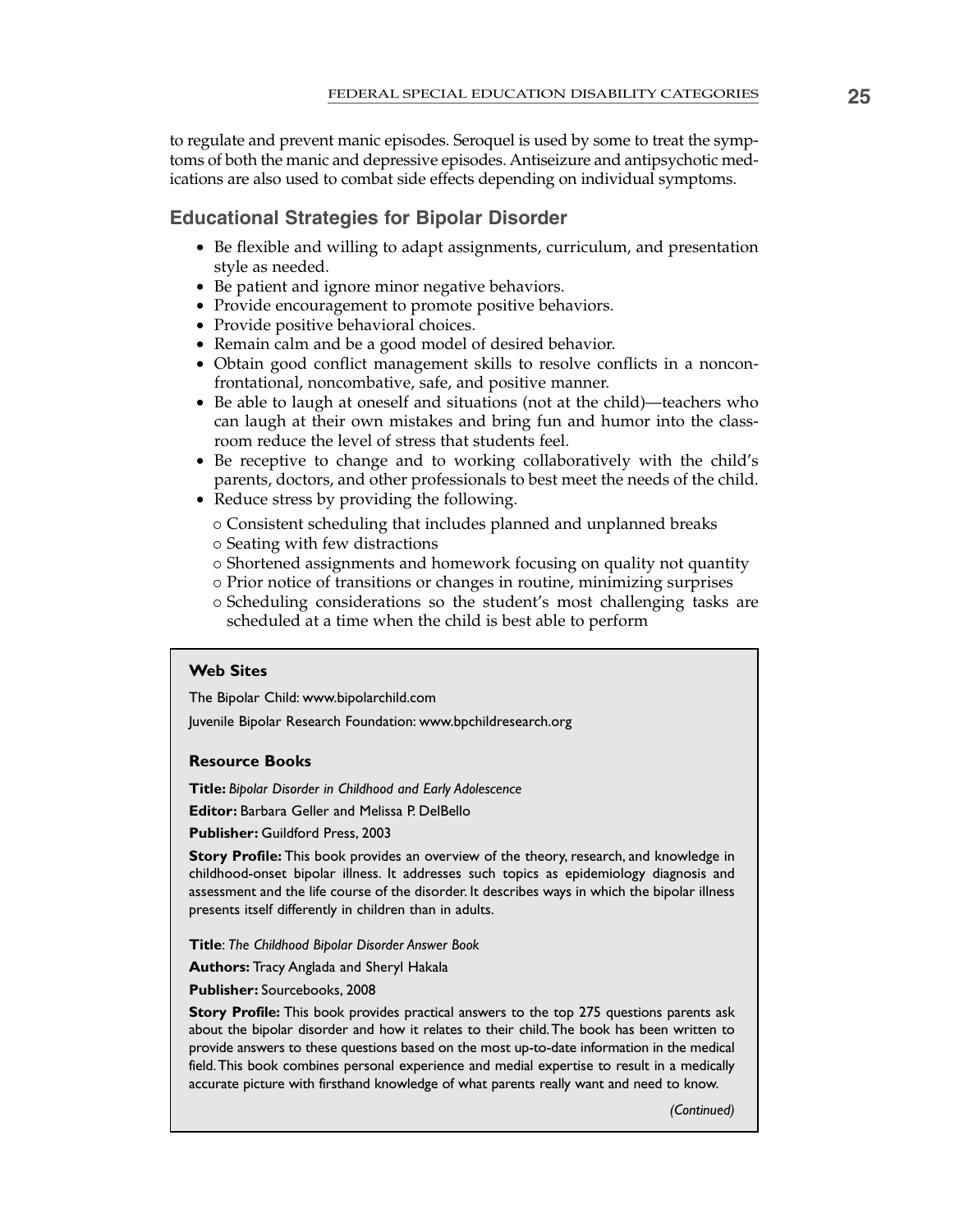## (Continued)

**Title:** *The Life of a Bipolar Child: What Every Parent and Professional Needs to Know*

**Author:** Trudy Carlson

**Publisher:** Benline Press, 2001

**Story Profile:** Mood swings? Behavioral problems? Attention Deficit Hyperactivity in children?This book describes effective methods of helping youth to cope with their problems.

#### **Children's Resources**

**Title:** *Brandon and the Bipolar Bear: A Story for Children With Bipolar Disorder*

**Author:** Tracy Anglada

**Publisher:** Trafford Publishing, 2004

**Story Profile:** This book provides an opportunity to help children with bipolar disorder understand the illness in using child-friendly, truthful language.The book explains the disorder itself as well as treatment options using illustrations that allow the child to see him or herself in the story.

**Title:** *My Bipolar Roller Coaster Feelings Book*

**Author:** Bryna Herbert

**Publisher:** Trafford Publishing, 2005

**Story Profile:** This children's story is written from the perspective of Robert, a boy with bipolar disorder. Robert helps us understand his strong emotions and the strategies his parents and doctor have taught him for coping with them.The purpose of this book is to help the child with bipolar disorder better understand his or her feelings, learn coping strategies, and feel less alone in this world.

**Title:** *Turbo Max:A Story for Siblings and Friends of Children With Bipolar Disorder*

**Author:** Tracy D.Anglada

**Illustrator:** Deirdre Baxendale

**Publisher:** BPChildren, 2008

**Story Profile:** This book describes the summer events of a young boy who is struggling to understand his sister's illness of bipolar disorder.The story describes a journey from confusion to understanding, embarrassment to advocacy, and from anger and guilt to acceptance.

## **CHILDHOOD DEPRESSION**

A major depressive disorder is not simply sadness or grief but is a genuine psychiatric illness that affects both the mind and body. Because children are not as articulate as adults in expressing their emotions, it is unlikely that they will be able to say, "I'm depressed." The National Alliance on Mental Illness (2008) indicates that it is important to know what signs to look for in order to help these children cope. The warning signs fall into four different categories: emotional signs, cognitive signs (those involving thinking), physical complaints, and behavioral changes. Not every child who is depressed will experience every symptom listed.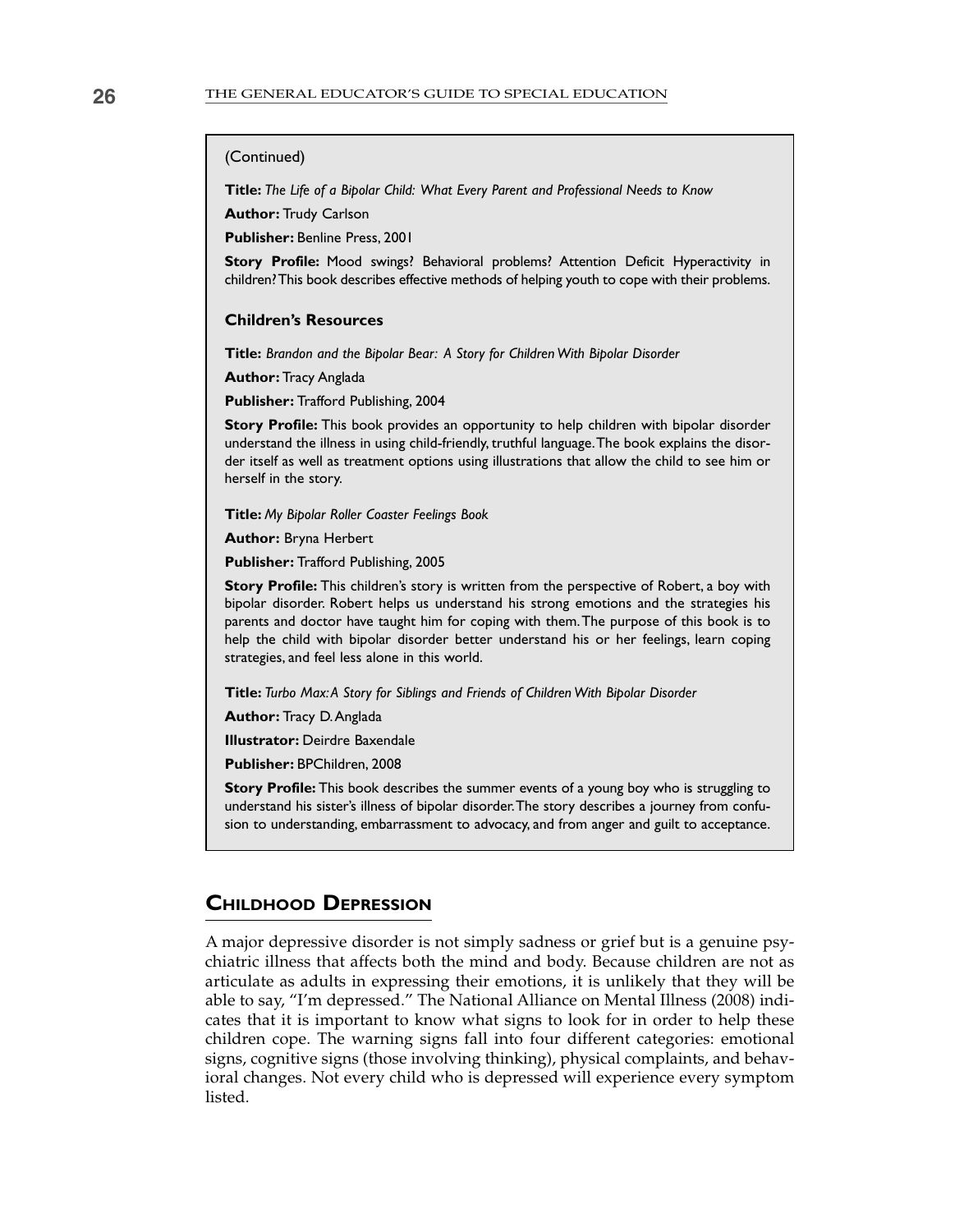# **Symptoms of Childhood Depression**

## *Emotional Symptoms*

- Sadness—feelings of hopelessness—may cry easily
- Loss of pleasure or interest—those who have enjoyed playing sports may suddenly decide not to try out for the team; they may complain of feeling bored and choose not to participate in activities which they've always enjoyed in the past
- Anxiety—the child may become anxious, tense, and panicky—the source of the anxiety may provide a clue to what's causing the depression
- Turmoil—the child may feel worried and irritable

## *Cognitive Symptoms*

- Difficulty organizing thought—this may be evidenced by problems in school or an inability to complete tasks
- Negative view—may become pessimistic perceiving themselves, their life, and their world in a very negative light
- Worthlessness and guilt—may obsess over their perceived faults and failures, feel tremendous guilt, and declare themselves worthless.
- Helplessness and hopelessness—often believe that there is nothing they can do to relieve their feelings of depression
- Feelings of isolation—may become very sensitive to slights from peers
- Suicidal thoughts—express thoughts and wishes of being dead

## *Physical Symptoms*

- Change in appetite or weight—appetite will decrease or increase—children with a normally healthy appetite may suddenly lose interest in eating, or children may respond the opposite way and will begin eating too much to self-medicate feelings
- Sleep disturbances—may have difficulty falling asleep and staying asleep once they do—they may wake too early or oversleep; they may have trouble staying awake during the day at school
- Sluggishness—may talk, react, and walk slower, or they may be less active and playful than usual
- Agitation—exhibit fidgeting or not being able to sit still

## *Behavioral Symptoms*

These signs will be the most obvious and easiest to detect.

- Avoidance and withdrawal—may avoid everyday or enjoyable activities they may withdraw from friends and family, and the bedroom can become a favorite place to escape
- Clinging and demanding—may become more dependent on some relationships and behave with an exaggerated sense of insecurity
- Activities in excess—may appear to be out of control in regard to certain activities (e.g., playing video games for long hours or overeating)
- Restlessness—may exhibit fidgeting, acting up in class, or reckless behavior
- Self-harm—may cause themselves physical pain (self-injury) or take excessive risks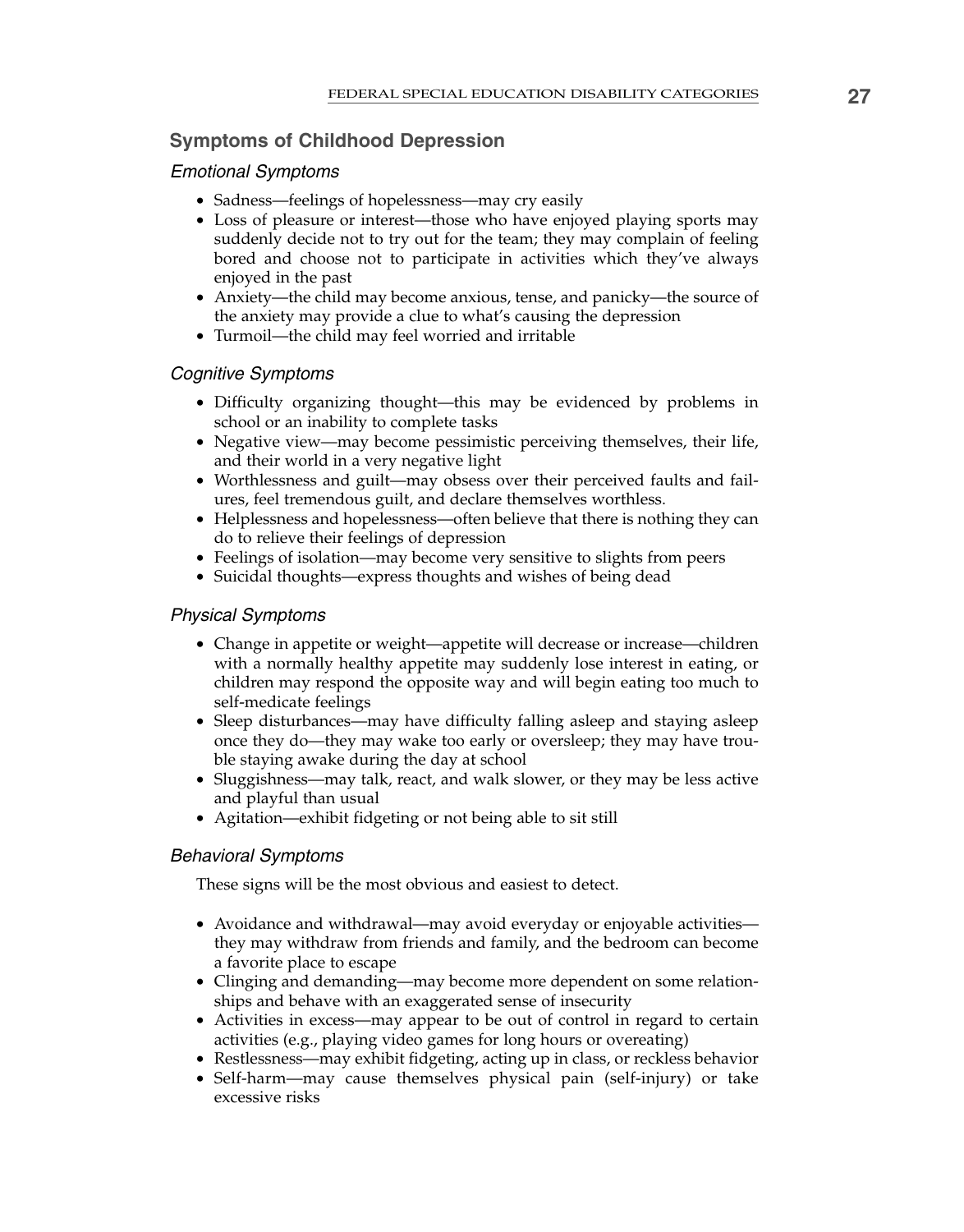## **Medical Treatment of Depression**

Treatment for depression involves a multifaceted approach. The first line of treatment is pharmacotherapy (medication) intervention. Effective antidepressant medications such as Wellbutrin, Serzone, Desyrel, Effexor, and Remeron have been shown to help a significant number of people experience complete remission or at least significant improvement in their symptoms. Psychotherapy (counseling) is another important component of the treatment of depression. This is thought to be the most effective form of treatment, especially when it is coupled with medication.

## **Educational Strategies for Depression**

Given the statistics on the incidence of depression in children and adolescents, it is likely that all teachers will encounter students with depression at some time in their teaching careers. Students will remain in school throughout the assessment process, and after a formal diagnosis of depression, most students remain in school. It is therefore imperative that teachers are provided with strategies that will best support the child. The British Columbia Ministry of Education (2001) provides the following strategy suggestions.

#### *Create an Inviting Classroom*

All students must feel safe to take healthy risks. Students with depression may avoid school if they feel threatened or insecure there. Teachers *must* believe that they can make a difference in the lives of students. The emotional tone of the classroom is powerful.

- Demonstrate unconditional acceptance of students.
- Be a good listener.
- Avoid singling out the student with depression.
- Keep a positive tone—humor is great; sarcasm is hurtful.
- Keep suggestions for improvement constructive, specific, and brief.
- Avoid overgeneralizing—using words like "always" and "never."
- Be specific when providing feedback regarding academic or behavior improvement.
- Develop routines that are conducive to learning.

#### *Teach and Require the Use of Organizational Strategies*

Students with depression may need help keeping materials and assignments organized. Use the following strategies to help students be better organized.

- Provide reminders to students to use assignment books to record assignment and test requirements. For example, say, "Write this in your assignment book," each time an assignment is given. Memory is not reliable when a person is depressed.
- Provide opportunities and assistance with keeping desks, binders, backpacks, and lockers organized.
- Encourage students to use positive self-talk and problem solving when confronted by difficult work.
- Help students organize assignments, especially longer projects. Set a project timeline and check back frequently with the students to provide verbal reminders or deadlines and ask if the students need assistance to meet the deadline.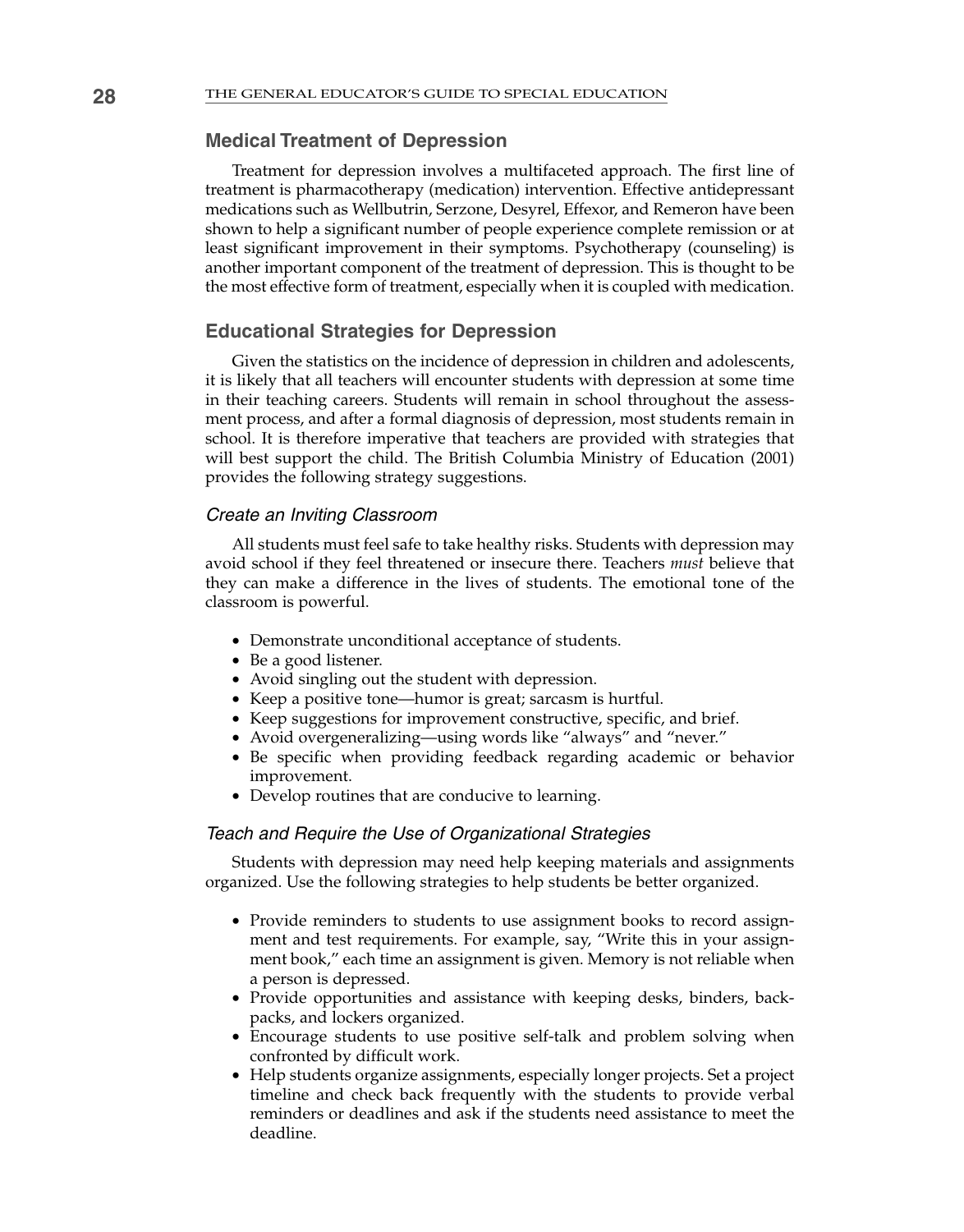## *Provide Positive Interaction Experiences*

While teachers are not responsible for providing specific therapy, appropriate interaction with students and portraying understanding of the disorder are essential for a supportive environment in which the student can learn.

- Maintain a pleasant, interested tone and be prepared to listen; do not press students for details on family problems.
- Find out what motivates students, such as working with pets or younger students, and how they learn best.
- Be aware of any special needs or learning problems.
- Initiate conversation when students arrive, leave, or during breaks, as students with depression are not likely to do so.
- Stop by student's desk during seatwork or sit in on small groups.
- Make accommodations for assignments and exams using the following:
	- Allow student to go to a quiet space.
	- Extend the amount of time given.
	- Allow more time to formulate answers and respond.
	- Check regularly to ensure class assignments are done.
	- Use a variety of assessment methods so students can demonstrate knowledge using their stronger skills.

## **Web Sites**

Childhood Depression: Guidelines for Parents and Teachers: www.accg.net/Childhood Depression.htm

Resources for Parents and Teacher to Help Understand and Treat Depression: www .pbskids.org/itsmylife/parents/resources/depression.html

#### **Resource Books**

**Title:** *Beating Depression:Teens Find Light at the End of the Tunnel*

**Authors:** Faye Zucker and Joan E. Huebl

**Publisher:** Franklin Watts, 2007

**Story Profile:** A new and up-to-date resource for parents and children who are trying to find answers behind their feelings of despair and hopelessness.The book defines depression and gives guidance to what it looks and feels like. It also provides a scientifically based explanation as to what is happening inside the body causing depression as well as newly researched treatments that are being discovered everyday.

**Title:** *Help Me, I'm Sad*

**Authors:** David G. Fassler and Lynne S. Sumas

**Publisher:** Penguin USA, 1998

**Story Profile:** A reassuring guide for parents of adolescents whose lives are darkened by depression. This book helps to recognize, treat, and prevent childhood and adolescent depression.

**Title:** *My Depression:A Picture Book*

**Author:** Elizabeth Swados

**Publisher:** Hyperion, 2005

*(Continued)*